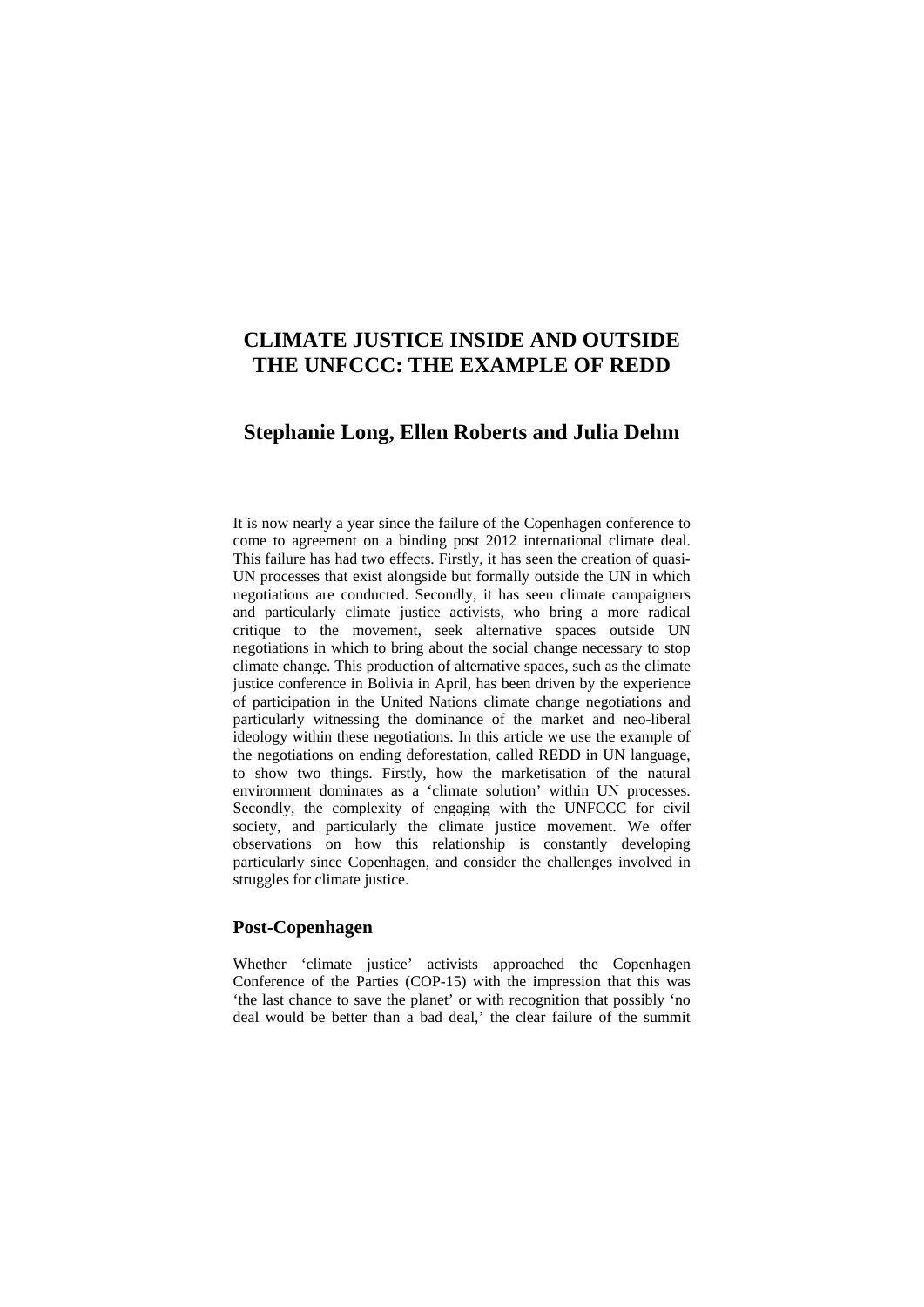compels political reflection. Post-Copenhagen, all climate justice activists, campaigners and advocates have to take stock of the site and strategies of this emerging and adolescent movement. From the perspective of climate justice, the Copenhagen summit was a failure both in whittling away the framework of 'common but differentiated responsibility' in the UNFCCC and in the failure of Northern<sup>[1](#page-1-0)</sup> countries to commit to the binding emission reductions targets which are scientifically necessary (Rogelj *et al.* 2010). Clearly, it has not been possible to influence and determine mainstream institutional international agenda in favour of climate justice. There is absolutely no indication that the market mechanisms central to the Kyoto Protocol to the United Nations Framework Convention on Climate Change (UNFCCC) could instigate, or even be part of, the global systemic social, cultural and economic transformation which is necessary to confront the climate crisis. As such post-Copenhagen reflections draw out the analytical tensions that have been developing in climate justice movement debates around strategies of engagement and disengagement with institutional processes.

In this article we examine these polemics using debates around  $\text{REDD}^2$  $\text{REDD}^2$  -Reducing Emissions from Deforestation and Forest Degradation – as an illustration of these tensions. We use REDD as an example for two reasons. Firstly the fate of the REDD negotiations reveals the domination of neo-liberal ideology within the UNFCCC, and the difficulty in articulating any mechanism for reducing carbon emissions within this space that does not also increase corporate power and expand the opportunities for market mechanisms. Secondly, and perhaps most importantly, is the story of civil engagement with REDD which reveals the differing ways that groups engage with the UNFCCC, and

<span id="page-1-0"></span><sup>1</sup> In this article we use the terms 'North' and 'South' to what is more commonly referred to as the 'developed' and 'developing' world. However, we recognise the limitations of this framework, as the globalised world is increasingly 'scrambled' with pockets of economic privilege in the South, and the corollary of pockets of economic deprivation in the North.

<span id="page-1-1"></span>For the sake of simplicity we use the acronym 'REDD' to describe both REDD and its latest incarnation, REDD+. The '+' indicates that current REDD scheme seek to address not only avoidance of negative carbon emissions from deforestation and forest degradation, but also provide rewards for enhancing carbon storage capacity, such as through forest restoration, rehabilitation and afforestation/reforestation. (Campbell, 2009: 397). The  $+$  was added around two years into the REDD negotiations in 2009.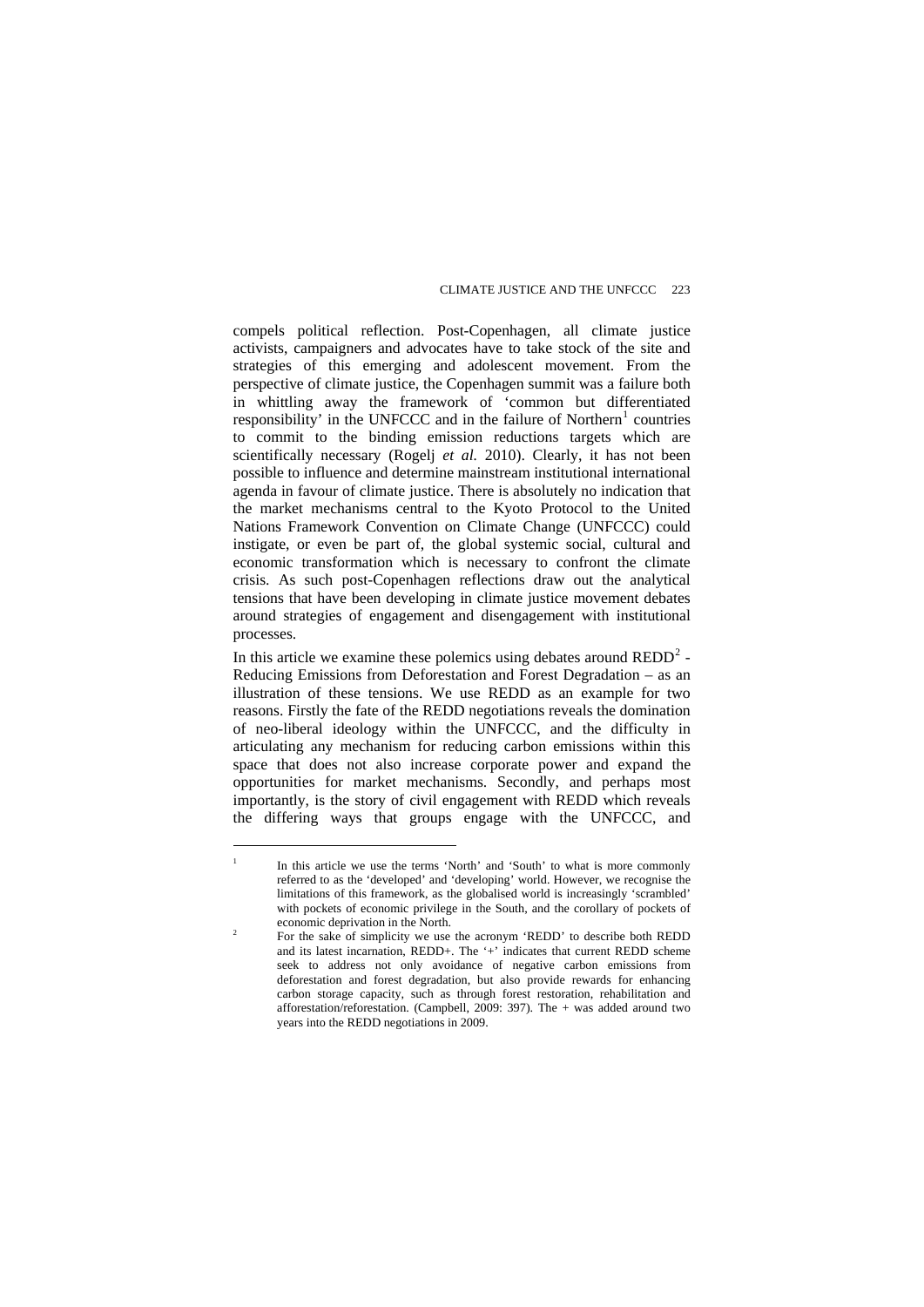particularly how that relationship has changed in the light of the failure of Copenhagen. No doubt, as long as the UNFCCC exists it will be necessary to resist mechanisms such as market-based REDD schemes in which corporate interests dominate over the very urgent task of tackling global deforestation. However, now more than ever it is time for a new conception of power, one in which we don't assume that power is only exerted by those states engaged directly in the UNFCCC negotiations. Social movements must articulate in our own language the climate solutions that we want and in doing so we create our own power. The complexity of the engagement with the UNFCCC shows how movements for climate justice needs to be multifaceted and multi-scaled and, similarly, needs to conceptualise power and organisation as multifaceted and multi-scaled.

#### **What is the Climate Justice Movement?**

The climate justice movement claims to be the radical edge of the fight against climate change. The movement has evolved out of the environmental justice movement which highlighted the race and classbased discrimination implicit in environmental harms, particularly toxic waste dumps and nuclear facilities. It also grew out of the 'alterglobalisation' movements resisting corporate driven neo-liberal globalisation in the 1990s. A key moment for the climate justice movement was the formation of the Climate Justice Now! network at the UNFCCC Conference of Parties in Bali in 2007, which popularised the term 'climate justice' (Building Bridges Collective 2010: 27).

The climate justice movement's analysis of the climate crisis is based on recognition that climate change is not simply anthropogenic, in that it is caused by an undifferentiated humanity, but that climate change is the product of specific modes of capitalistic production and distribution (Abramsky & de Angelis 2009: 1-14). Climate change reflects global discrepancies in power and access to resources globally between the majority and minority worlds. The difference between those who have caused the climate problem and thus need to take primary responsibility for mitigation and adaptation, and those who are most vulnerable to and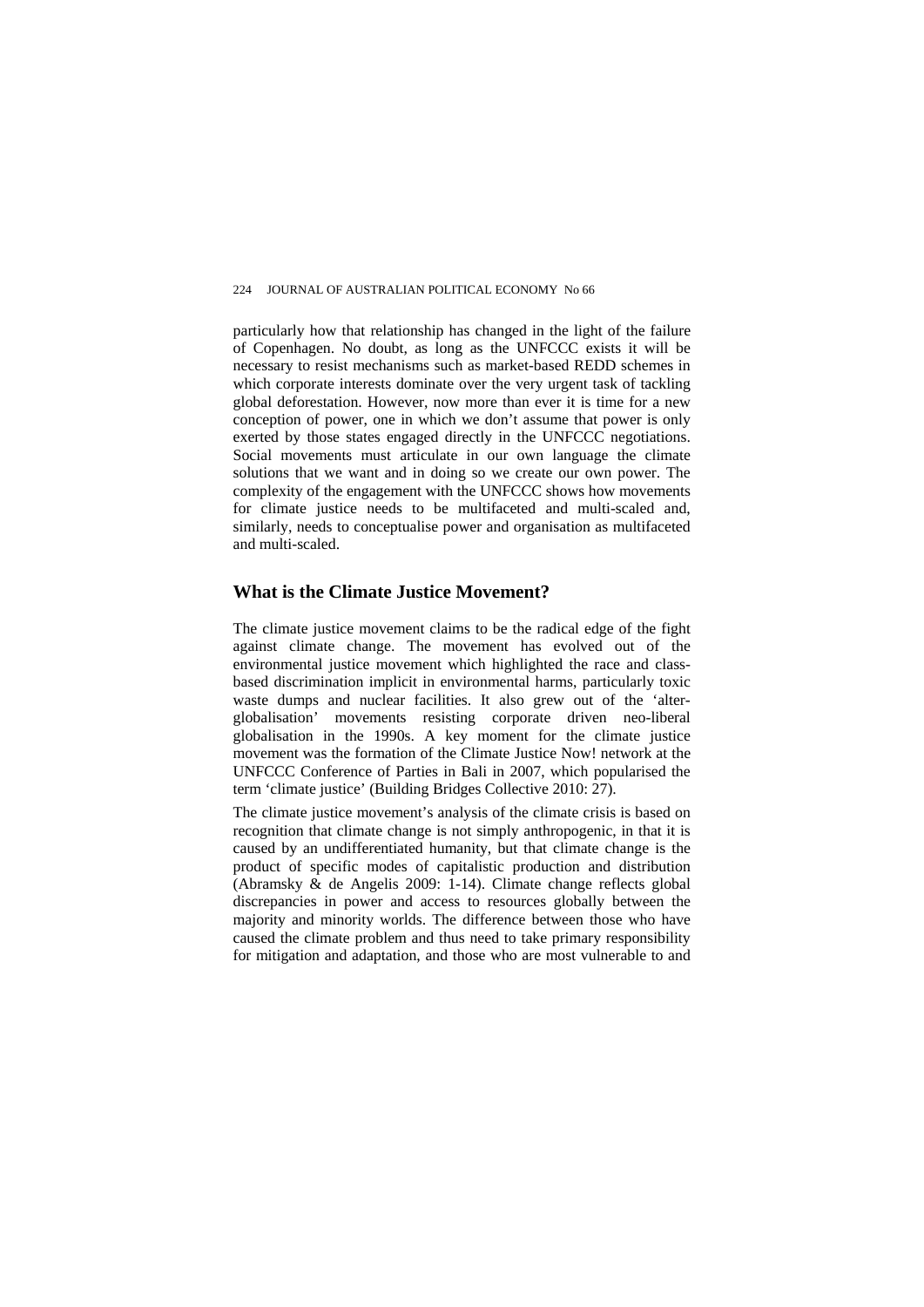have least capacity to adapt to the effects of the crisis, is stark.<sup>[3](#page-3-0)</sup> Such an analysis informs the movement's position that the countries of the minority world need to take primary responsibility for immediately and drastically cutting their greenhouse gas emissions, calls for mitigation and adaptation funding and technology transfers as well as calls for reparations of 'climate debt'<sup>[4](#page-3-1)</sup> (e.g. Navarro 2009).

The climate justice movement rejects what it considers 'false solutions' to the climate crisis, primarily market solutions such as cap-and-trade carbon trading schemes (Lohmann 2006) as well as techno-fixes, such as geo-sequestration, carbon capture and storage (the infamous 'clean coal' technology), agrofuels (such as ethanol), nuclear power, biochar, large hydroelectricity projects (dams), biomass and spraying sulfates into the atmosphere to block the sun's rays. In contrast to such corporate, market and state-driven solutions, the movement advocates community-led responses to the climate crisis and the promotion of localised, community sovereignty over food, energy and other resources (KlimaForum 2009) as prerequisites for a justice global climate outcome. The People's Declaration coming out of KlimaForum, the global civil society counterpart to the Copenhagen COP, which has been signed by over 500 organisations strongly endorses this approach.

Whilst there is a broad political agreement on the above positions in the climate justice movement underlying these shared positions are a strong

<span id="page-3-0"></span><sup>3</sup> The position adopted by large industrialising Southern countries, such as China and India, which amount to demanding the right to pursue the same greenhouse intensive and fossil fuel driven development paths as the North, add complexity to this argument. However, the positions adopted by China and India demonstrate how hegemonic ideas of economic development necessitating fossil fuel/carbon intensive development are in the statist framework. In contrast to this, movement has highlighted the need to develop alternative conception of 'development' and to move past the normative assumptions implicit in the 'development paradigm'.

<span id="page-3-1"></span><sup>4</sup> The idea of a 'climate (or carbon) debt' recognises that countries of the North have much larger per capita emissions than countries in the South currently, and that the discrepancy is greater when historically emissions are included. The concept of 'climate debt' also recognises that countries of the North have economically profited from historically pursuing a greenhouse intensive development path, and that repatriations for this 'debt' should be made. Reparations for the debt are supported both by arguments that due to the climatic impacts of this development trajectory, that it is now closed to countries from the South, and also that the carbon-intensive development path pursued by the North has created climate change. Thus countries for the North should be responsible for global climate change mitigation and adaptation costs.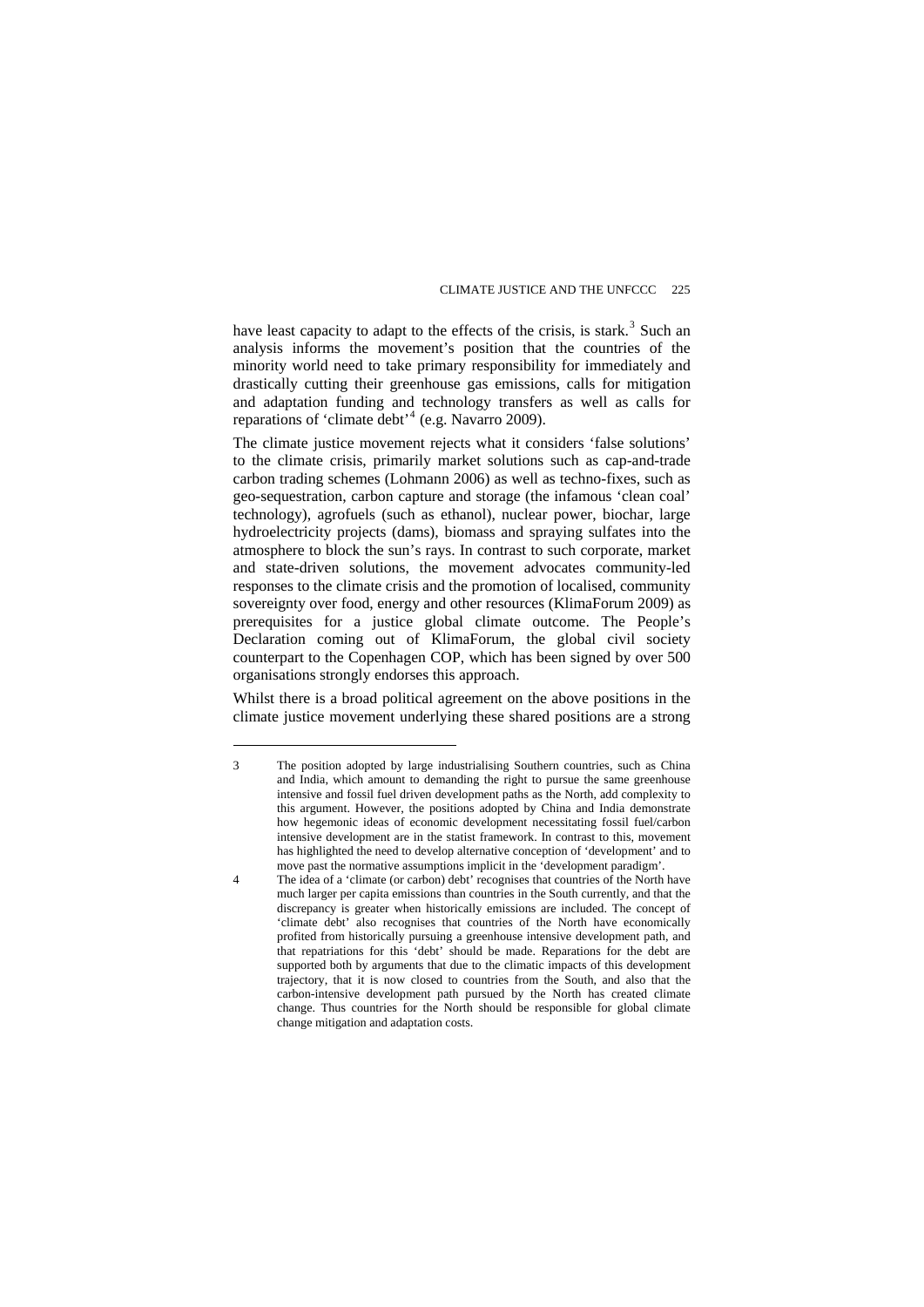diversity of views within the movements, especially in relation to the role of states and institutions in social change, as well as different theories of power and how social change happens. These tensions are particularly acute in debates about how to engage with the UNFCCC process, and, what is increasingly part of the UNFCCC, the market-based mechanisms playing a role of increasing prominence in global climate governance. As such, the climate justice movement operates both inside and outside the UNFCCC meetings. Networks such as Climate Justice Now, Friends of the Earth International and Third World Network seek to influence proceedings and, where interests converge, support the stance taken by countries of the Global South. Outside of the formal UN processes the climate justice movement has worked with incredible commitment and determination to create alternative political space for what is referred to as the 'people's agenda'. For example, KlimaForum featured 202 debates, 70 exhibitions, 43 films, 16 concerts over 12 days and produced a Declaration now supported by over 500 organisations. The World People's Conference on Climate Change and the Rights of Mother Earth held in Cochabamba, which we discuss below, demonstrates this ongoing commitment to creating alternative spaces for international movement discussion, debate and information sharing. Whilst some states from the global South, notably Bolivia, have been supportive of such spaces (and instrumental in relation to the Cochabamba conference) these spaces to date have been at best ignored by the states and governments of the developed world and at worst demonised as terrorism, as was very recently seen in Denmark with the state endorsed extension of already highly discretionary police powers directly prior to the Copenhagen climate talks. In a bid to crush these alternative spaces, in Denmark meetings were tear-gassed and activists detained without charge (van der Zee & Watts 2009).

In this article we examine the relationship of the climate justice movement to both the UNFCCC processes and to other institutions and processes outside the UNFCCC which are playing an increasingly influential role in international climate governance and development of the carbon markets. We use debates around REDD as a case study through which we analyse the various tensions in these relationships playing out. We, the authors, are observing and engaging in these debates as activists rather than detached commentators. The material in this article is derived from our own experiences and the discussions that have shaped our understanding of the political and organisational terrain in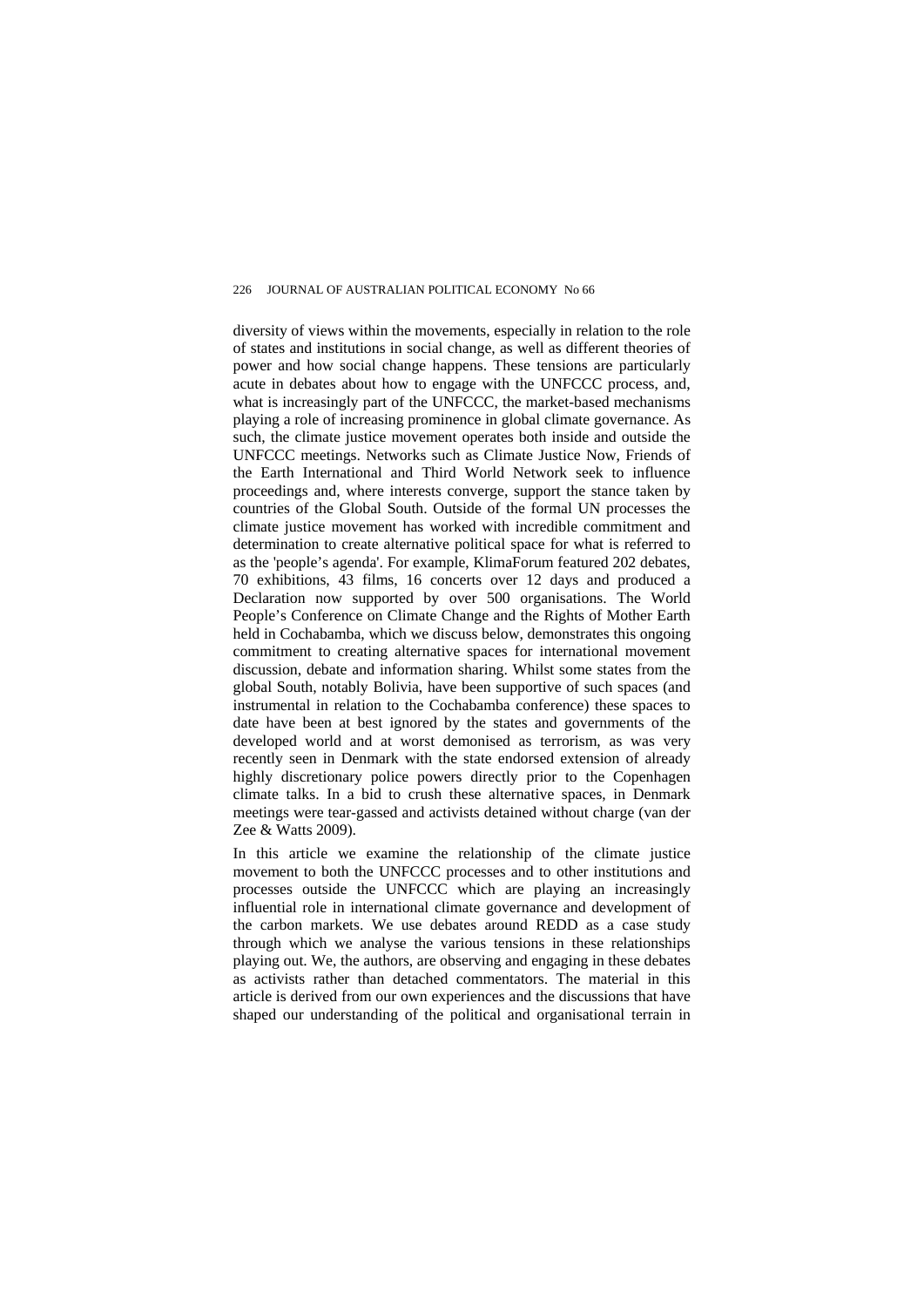which we operate. As we speak from within the climate justice movement, we do not aim to present an impartial view of this terrain, but rather our perception of possible and necessary directions.

### **History of the UNFCCC REDD Negotiations**

Forest destruction is one of the key environmental problems in the world today. Cutting down forests releases greenhouse gas emissions, prevents forests from storing carbon on an ongoing basis, results in massive species loss, causes localised changes to weather patterns and destroys the livelihood and culture of forest dependent peoples. Yet, even though it has deleterious climate effects, deforestation in developing countries, where most occurs, was not included in the 1998 Kyoto Protocol. This was due to methodological concerns about measuring, monitoring and verifying emission reductions from avoided deforestation (Moutinho *et al.* 2005). The Marrakesh Accords allowed for reforestation programs to be included in the international UN offset scheme, the Clean Development Mechanism (UNFCCC 2002), but did not allow for the creation of carbon credits from avoided deforestation (Moutinho *et al*. 2005).

This changed in 2005 when Papua New Guinea and Costa Rica, on behalf of the newly formed Coalition of Rainforest Nations (CRfN), proposed that deforestation emissions from developing countries be included in the post Kyoto climate deal commencing in 2012, and suggested a methodology for doing this (Governments of Papua New Guinea and Costa Rica 2005). In simple terms the CRfN proposed that a national 'baseline' be used to determine current and projected future rates of deforestation. Developing forest nations would then be rewarded for the preservation of any forests that were originally included in the baseline. From the beginning the CRfN vigorously pushed market responses that enabled the trading of avoided deforestation carbon credits (Popham 2005). The head of the Coalition was a Columbia University business academic, Kevin Conrad, who had long had an interest in securing revenue for Papua New Guinea from carbon credits, although he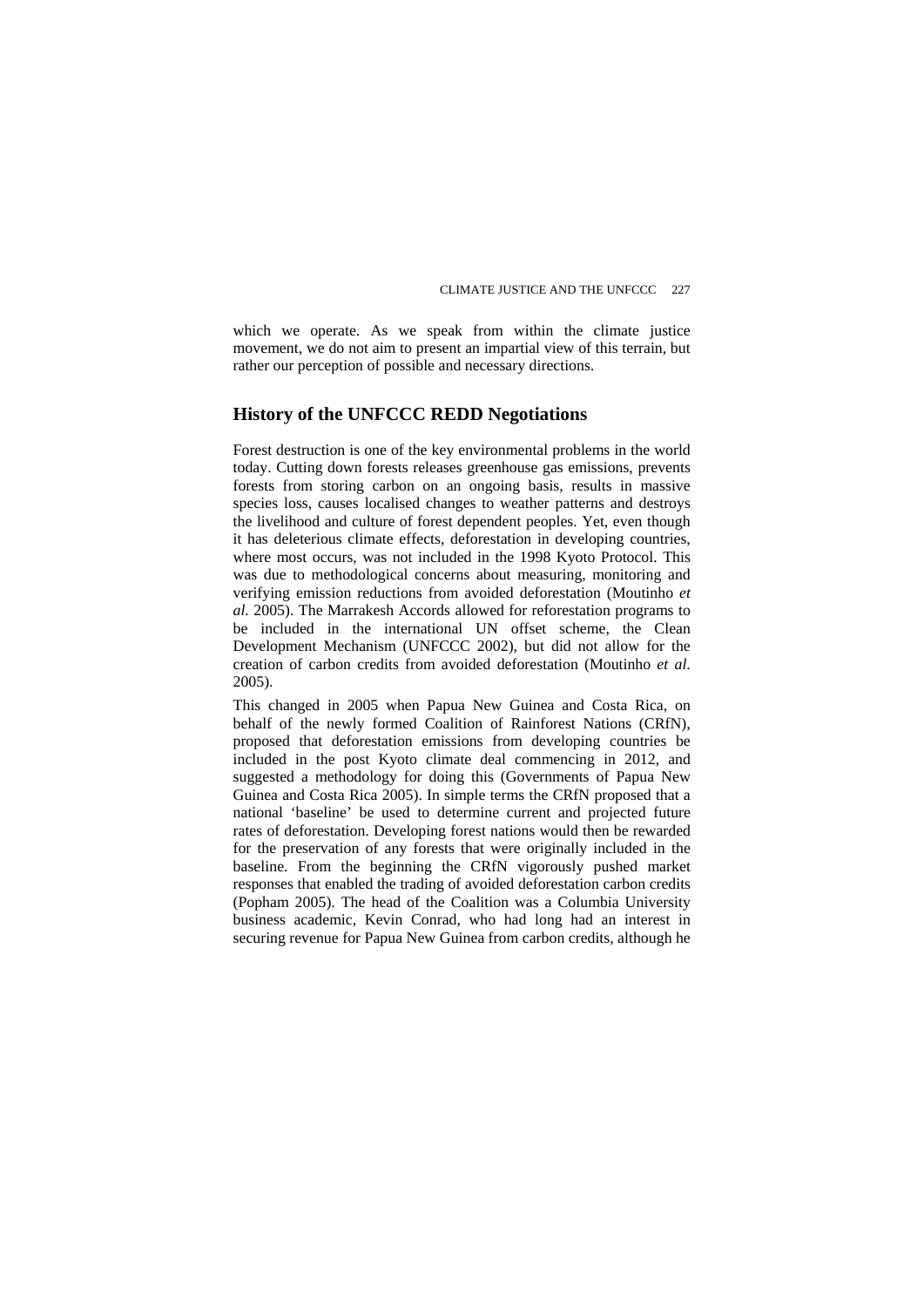does not appear to have any background or experience in protecting or managing forests (Sessions 200[5](#page-6-0)).<sup>5</sup>

The Bali Conference of Parties in 2007 established a REDD working group and tropical deforestation was included in the Bali Action Plan, foreshadowing its inclusion in the post Kyoto climate agreement (UNFCCC 2007). Officially the negotiations are inconclusive on whether deforestation will be funded through a market in carbon credits or through an alternative mechanism such as a fund that did not involved trading. A fund-based REDD scheme recognises that countries and communities of the South should be economically compensated for protecting their forests, that the money for such a fund should come from countries of the North (not carbon markets), and that the carbon saved from avoided deforestation projects could not be used as an 'offset' in Annex 1 countries. A fund-based approach was strongly supported by Brazil as well as by Columbia and Tuvalu (see Parker *et al.* 2009). However, the negotiations proceeded as they had started, dominated by the view that only the market for credits could raise sufficient funds for stopping rampant deforestation (*ibid.*).

Neo-liberal economic analysis in the influential Stern Report on Climate Change (Stern 2007), the Eliash Review on Forests and Climate (Eliash 2008) and, in the Australian context, the Garnaut Climate Change Review (Garnaut 2008) all argued that reducing emissions from deforestation was the cheapest emission reduction strategy. For this reason, proposals for a market-based REDD scheme have been warmly welcomed by developed country nations which had binding emissions reduction targets under the Kyoto Protocol, and which were attracted to cheap international 'offsets' to minimise the need for domestic emission reductions (Wong 2009).

The marketisation of forests was not without its critics, however. As we explore in more depth below, certain non-government organisations and the climate justice movement were dismayed about the progress of the negotiations. At times the debates within the REDD working group on offsetting carbon reflected a general concern within member states about the use of market-based mechanisms in general, with some G77 countries becoming increasingly hostile to the North using the international carbon market to avoid their UNFCCC responsibilities (e.g. Third World

<span id="page-6-0"></span>For a brief description of Kevin Conrad's role in CoRfN see Lang (2009).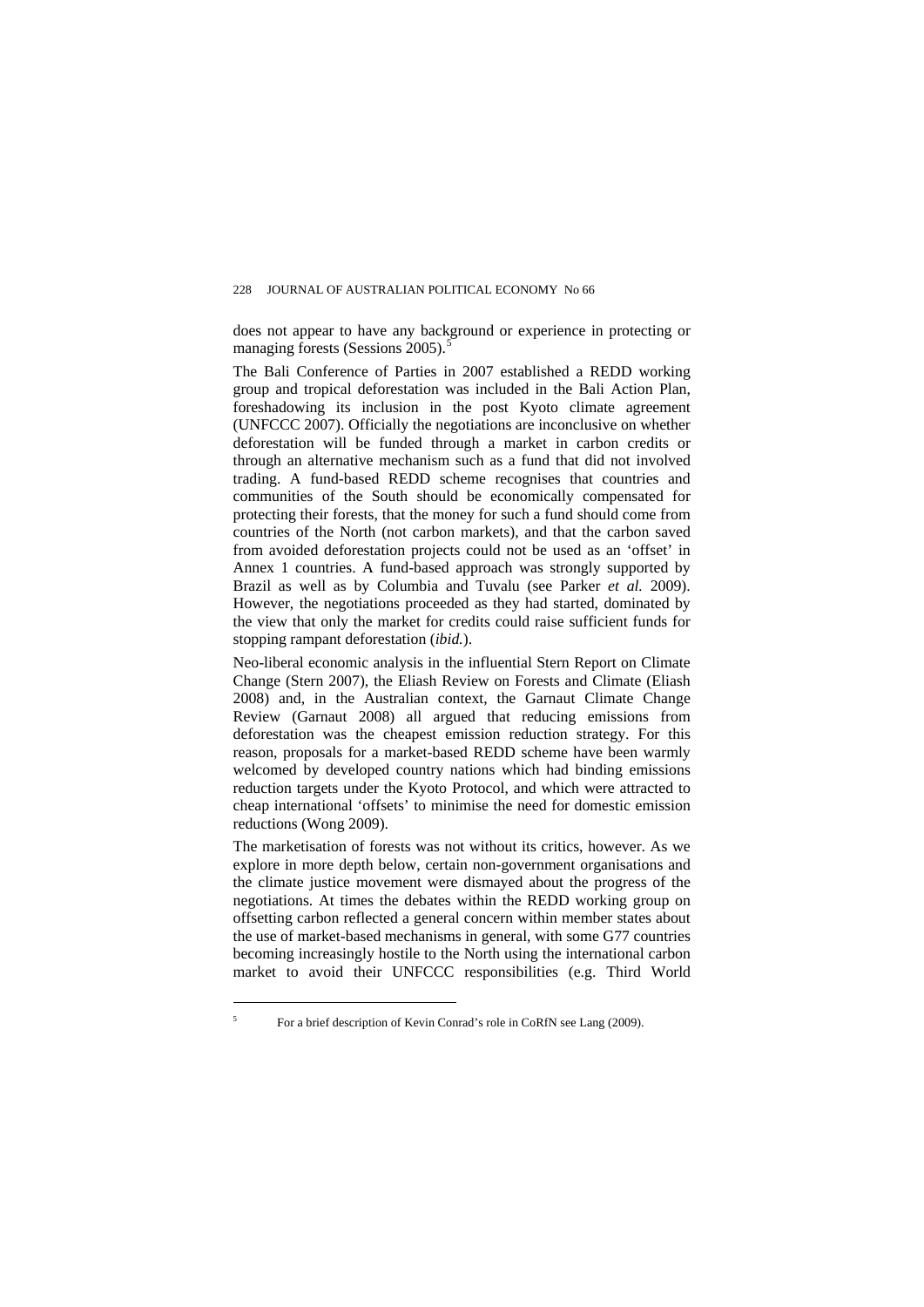Network 2009). In the intensity of the negotiations leading up to Copenhagen, however, the base of countries working together to oppose a market-based REDD scheme was eroded. Brazil, for example, had held out since 2007 against the market-based system, but weeks out from the Copenhagen meeting conceded that carbon credits could be used to fund avoided deforestation measures, so long as they were limited to 10% of overall emissions reductions of the developed country (Brasileiro & Cortes 2009).

REDD outcomes at Copenhagen were mixed. The draft text on REDD reached a stalemate on whether REDD is to be a market-based or a fundbased mechanisms and whether its scale of implementation is at the national or sub-national level (Dooley 2010). However, the conference endorsed an agreement on methodological approaches to REDD (ibid.). Whilst no formal agreement on REDD was achieved, REDD received more mentions than any other climate mitigation strategy in the controversial Copenhagen Accord.

The dominance of market mechanisms within the UNFCCC is testimony to the fact that international climate policy has been captured by an elite alliance of big business, commodities traders, financial firms, neoclassical economic theorists, and an influential group of middle-class environmentalists (Lohmann 2009). The UNFCCC has become a forum characterised by inequalities in representation, power imbalances, corporate influence, meetings behind closed doors, dismissals of proposals which are not market-orientated, powerful influences for corporate lobbyists and mainstream NGOs which constrains all debates to operate within a 'business as usual framework' (Building Bridges Collective 2010).

#### **Civil Society Engagement with REDD**

Measures to limit the emissions from deforestation have been a highly contested part of the UNFCCC negotiations as there are complex layers of environmental, resource and cultural issues in confronting the causes and social implications of forest destruction. The overlapping social, economic and environmental aspects of the REDD debate have led to the negotiations being characterised, in the view of two commentators, 'by an extremely high participation of concerned parties' (Alvarado & Wertz-Kanounnikoff 2007: 5). These parties have not, however, had the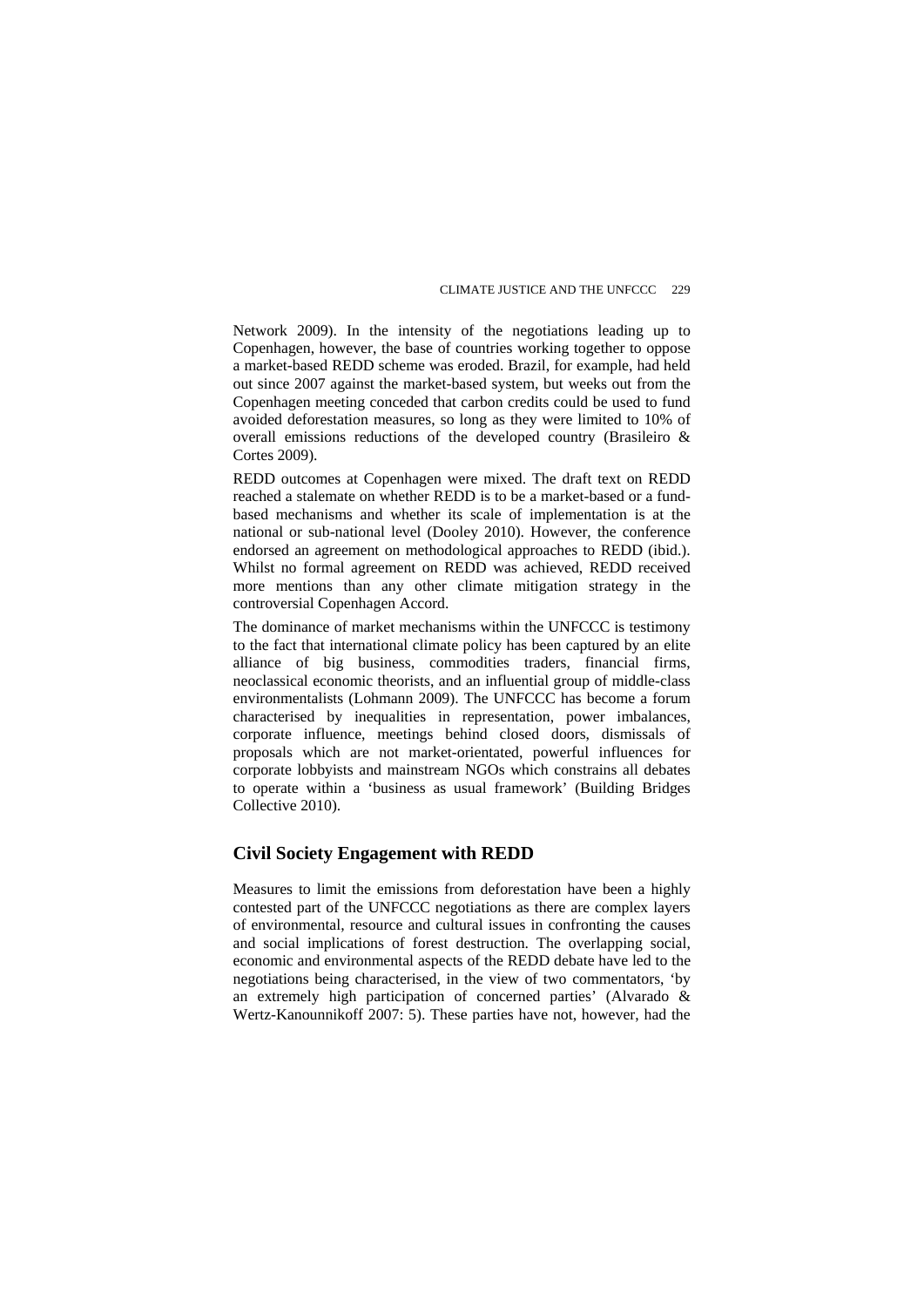same interests and have all engaged with the negotiations in different ways.

Conservation organizations, for example, have been most enthusiastic about the possibilities that REDD offers for forest preservation, even in a market-based offset form. For many of these groups REDD was seen as an opportunity to pursue conservation outcomes that also had beneficial effects for mitigating the impacts of climate change. As such many conservation organisations have not simply been vocal supporters for REDD, they have also sought to broker REDD agreement, manage REDD programmes and profit from forest carbon markets. Group such as the World Wide Fund for Nature, The Nature Conservancy, and Flora and Fauna International are all working on offset projects with governments in majority world rainforest nations such as Indonesia and Bolivia.

This support for carbon markets from sections of civil society has led to harsh criticism, particularly for groups in the majority world (Mann and Surya 2009). Most controversial has been the collaboration between conservation NGOs and large polluters to establish forest offset projects (Hari 2010). For example the Noel Kempff project in Bolivia, a collaboration of the The Nature Conservancy and British Petroleum, has been found to have grossly overestimated the amount of emissions saved and simply led to logging in adjacent forests (Greenpeace 2009). In line with their active participation in REDD projects, large environment NGOs work within the UNFCCC on 'methodological issues', such as mechanisms for accounting for forest carbon and necessary legal structures (Harvey *et al*. 2010). Other conservation groups and networks have engaged with the UNFCCC to ensure that biodiversity and forest protection outcomes are met, for example, in dealing with definitional problems such as whether plantations should be considered forests (Ecosystems Climate Alliance 2009).

However, environmental groups grounded in a climate justice analysis, such as Friends of the Earth International and World Rainforest Movement, from early in the negotiations condemned the use of marketbased offsets (Hall 2008; World Rainforest Movement 2007). They argued that offsets are unjust as they allow minority world countries to appear as if they are taking action on climate change, whilst avoiding reducing emissions domestically and thus provide a mechanism to legitimate countries delaying urgent climate action (Bohm & Dabhi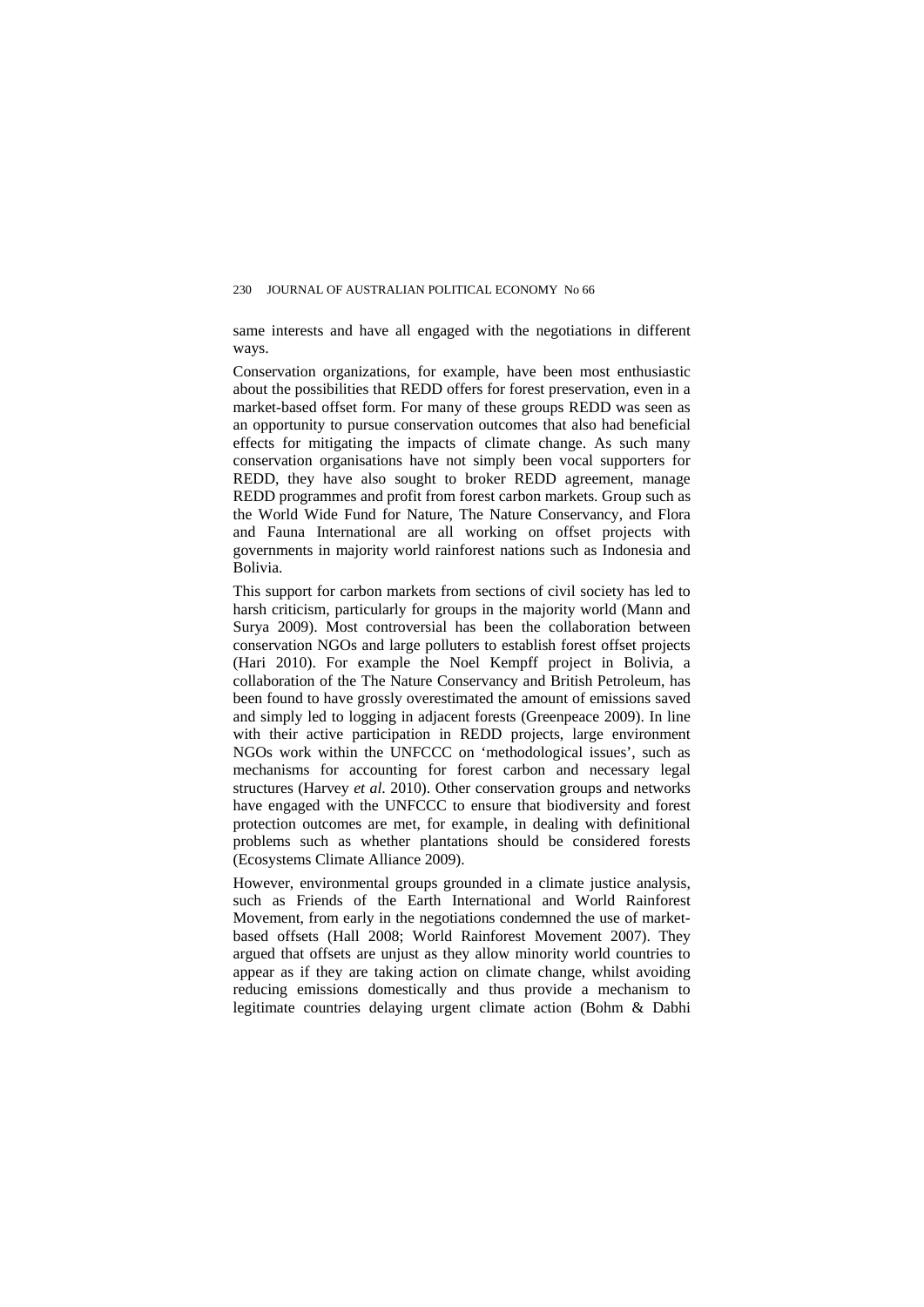2009; Bullock, Childs & Picken 2009). In relation to REDD a key concern was that as 'offsets' do not reduce carbon emissions overall, but simply geographically displace them. So REDD projects do not represent real, measurable and quantifiable emission reductions, and such an offset mechanism would allow aggregate emissions to increase.<sup>[6](#page-9-0)</sup> Additionally, there were key concerns that the definition of 'forests' used in REDD could allow palm oil and paper and pulp plantations to claim REDD credits with disastrous results for forest and biodiversity protection (Sasaki & Putz, 2009; Long 2009; Creagh 2010). Questions about how to properly monitor, report and verify the carbon accounting and other project details associated with REDD projects is a similarly complex and unresolved area. These questions are extremely pertinent as there are increasing claims that additionality is unlikely or questionable for a significant number of Clean Development Mechanism (CDM) projects approved by the CDM Board (Schneider 2009).

Between the support amongst some conservation NGOs for REDD and the concerns of the climate justice movement, Indigenous People's organisations have been actively engaging in debates around REDD to highlight the potential social risks to the rights of Indigenous and forestdependant communities (Griffiths 2009). Some indigenous groups have actively opposed the existence of forest carbon trading schemes in any form. However, the general approach from networks such as the International Indigenous People's Forum on Climate Change has been to ensure that the rights of Indigenous Peoples, particularly the right to free informed and prior consent, are included in the REDD text (Tauli-Corpuz & Baer, 2010: 13).

The risks of REDD to Indigenous Peoples are high given that globally forests are home to 350 million people, 60 million Indigenous Peoples are wholly dependent on forests and 1.6 billion people depend on forests to varying degrees for their livelihood (Eliasch 2009). The Eliash Review notes that 90% of those living on less than \$1 a day depend on forests to

<span id="page-9-0"></span><sup>6</sup> This is a key anxiety in all debates around REDD, particularly how to ensure 'permanence' of emission reductions, that is, how to ensure that forest left standing remain left standing and are not threatened by drought, fires or illegal logging, how to prevent 'leakage'; how to make sure that the logging does not simply move from a REDD protected area to another site either nationally or internationally not covered by a REDD regime; and, 'additionality', making sure that forests protected due to REDD are additional to what would have been protected and not logged under a business as usual scenario.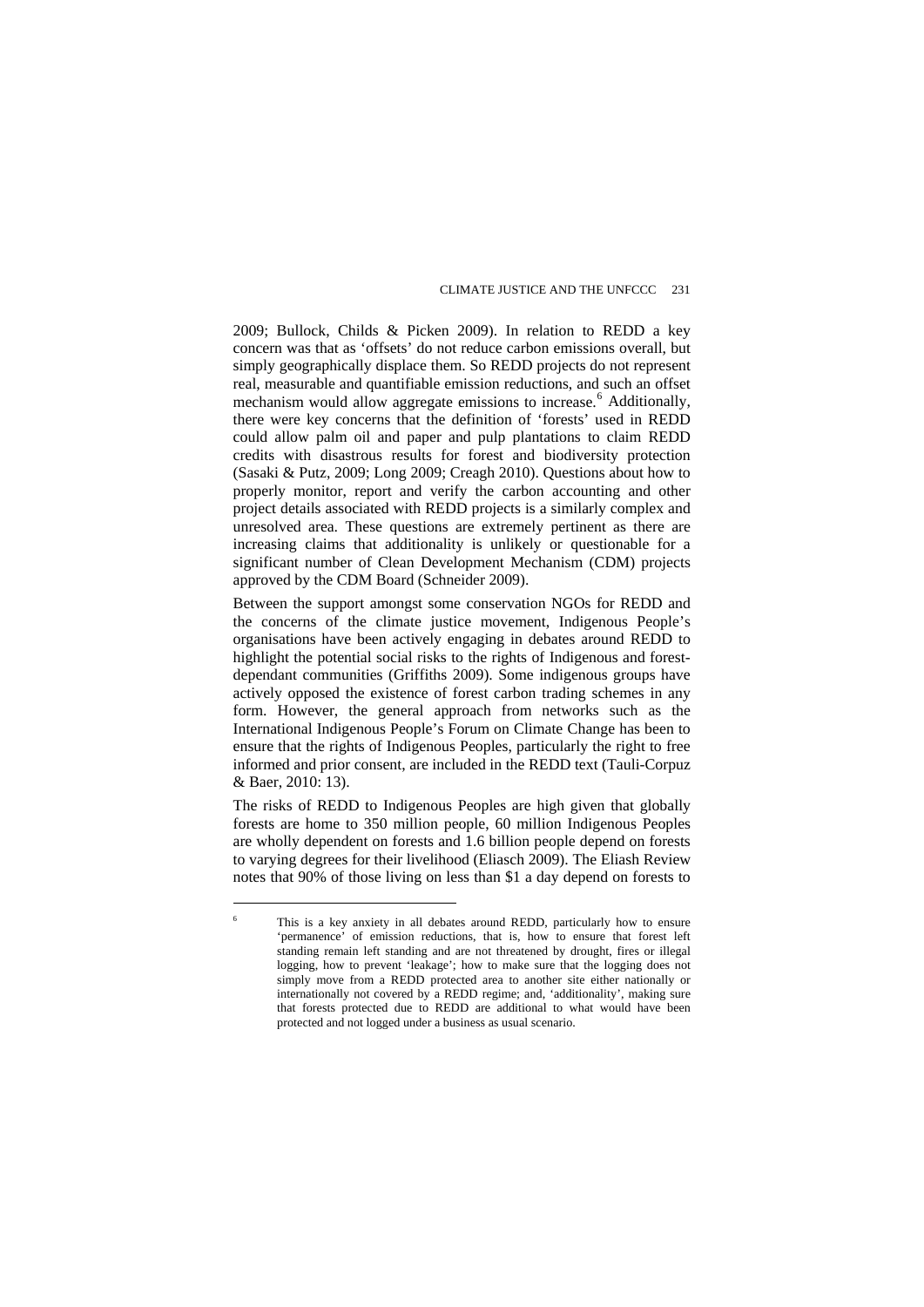some extent for their livelihoods and that generally forest communities are 'poor and politically, economically marginalised and lack ownership rights' (Eliasch 2009; Wells & Brands, 2009).<sup>[7](#page-10-0)</sup> The Forest Peoples Programme report *Seeing REDD* highlights concerns that REDD could spark a massive land grab, dispossess communities from traditional lands and see communities losing their livelihoods (Griffiths 2009). The International Forum of Indigenous Peoples' on Climate Change (IFIPCC) stated 'REDD will not benefit Indigenous Peoples, but in fact, will result in more violations of Indigenous Peoples' rights…[U]nder REDD states and carbon traders will take more control over our forests' (IFIPCC 2007). Forest carbon trading schemes vest ownership of forest carbon in governments and carbon traders, and exclude communities without tenurial rights. Radical grassroots Indigenous rights groups such as the Indigenous Environment network have staunchly opposed REDD describing it as 'CO<sub>2</sub>lonialism of forests' (IEN 2009).

The existence of these risks for Indigenous Peoples and forest-dependent communities is now widely recognised by organisations opposed to REDD, such as Friends of the Earth (Hall 2008), and even by organisations that are actively promoting REDD projects, including the International Union for the Conservation of Nature (IUCN 2010), the UN-REDD programme (UN-REDD 2009) and the Eliash Review (Eliash 2008). Other groups have adopted a position of seeing REDD as a 'double edged sword' which could be potentially detrimental or beneficial to Indigenous Peoples and forest-dependent communities, depending upon its mode of implementation (Fenton 2010). The dilemmas associated with both strategies of engagement and disengagement are highlighted by the UN Permanent Forum on Indigenous Peoples:

Many Indigenous Peoples who have been influencing the REDD Plus negotiations believe that while there are many risks and perils in REDD if implemented the wrong way, it is still important to be engaged in the process because this is an area

<span id="page-10-0"></span><sup>7</sup> Many of the official documents on REDD consider local community timber harvesting and agricultural practices, especially what is described as 'slash and burn' agriculture, key drivers of deforestation. Whilst, the impacts of these practices on forests need to be acknowledged, they pale in comparison to the forest impacts from the key drivers of deforestations: industrial logging, land conversion of timber and palm oil plantations.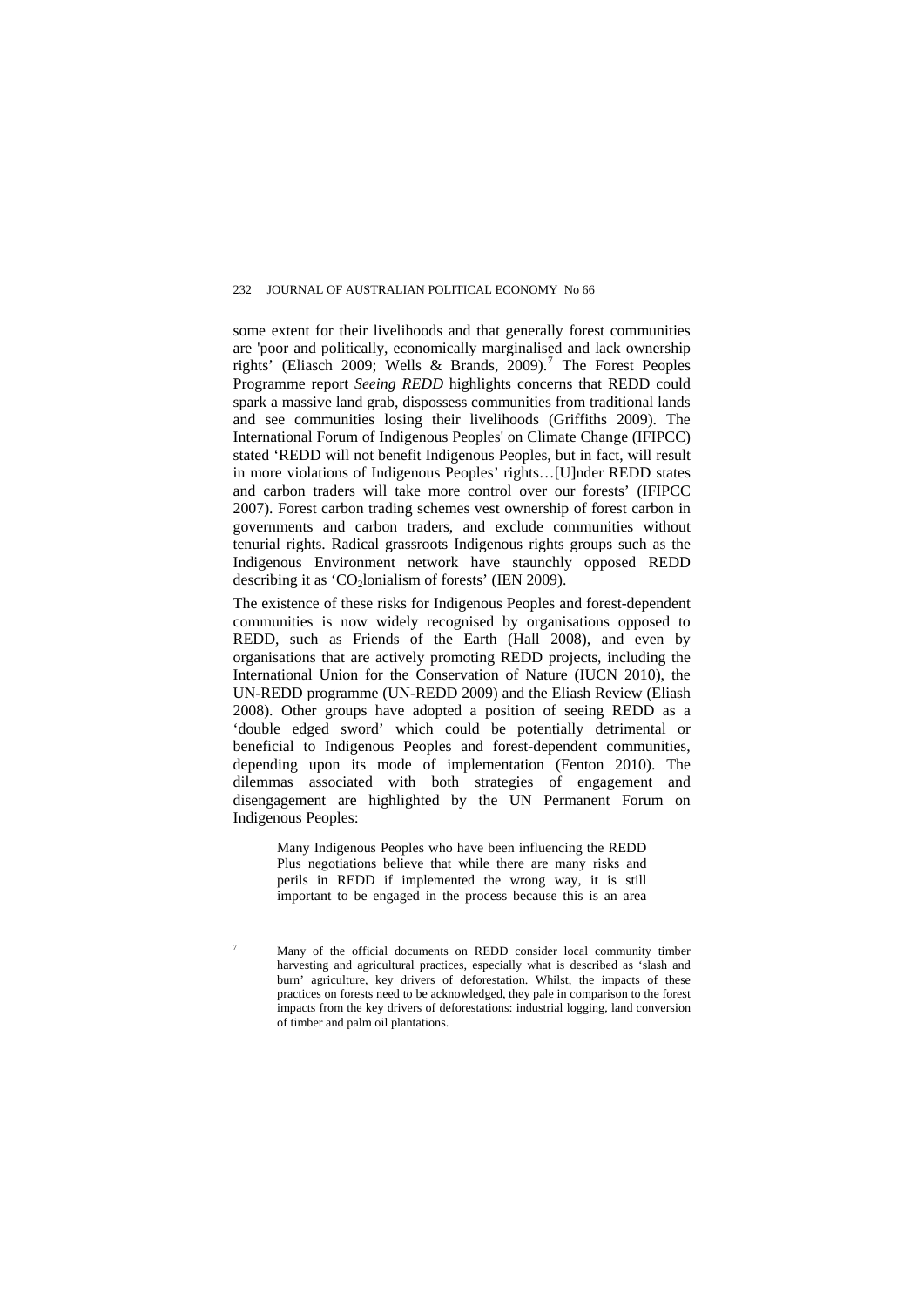where the direct link between rights and climate change solutions is very obvious. The main slogan carried by the Indigenous Peoples caucus is "No Rights no REDD". Unless rights and equity are integrated in the design, implementation and monitoring of REDD Plus it is bound to fail.

They have their own agency and in the face of all the problems they face, their options range from non-participation to active participation or engagement. In the case of REDD, there are those who are actively engaged in helping shape the design and there are those who are mainly involved in critiquing REDD. Both approaches are useful and this is the operationalization of the right to self-determination (Tauli-Corpuz & Baer 2010: 16).

Reflection on results in relation to Indigenous Peoples' rights at the Copenhagen Summit was mixed. In 2008 at the UNFCCC meeting in Poznan, the Indigenous People's caucus walked out of the negotiations because of Australia, New Zealand and Canada's resistance to inclusion of UNDRIP (the UN Declaration on the Rights of Indigenous Peoples) in the REDD text (Lang 2008). One year later in Copenhagen this position had altered and reference is now made to the UNDRIP. The draft REDD text formulated at Copenhagen is the only UNFCCC text which includes language on rights, and this is mainly due to the work of Indigenous Peoples (Tauli-Corpuz & Baer, 2010). However, the draft text simply 'notes' the UNDRIP but does not consider itself bound by it, which, as the IIPFCC comments, remains an inadequate recognition of Indigenous Peoples' rights (ibid.). Thus, whilst there were significant lobbying gains made to incorporate safeguards into the UNFCCC text, these remain **limited** 

#### **In the Wake of Copenhagen: the Rise of Private REDD Governance**

Since Copenhagen the relationship between REDD and civil society has become increasingly antagonistic because of the nature of the decision making spaces and the exclusion of civil society participation from key decisions. The UNFCCC is no longer the key site of REDD decision making power. In the absence of a multilateral treaty on REDD, organisations such as the World Bank are pursuing REDD agreements, bi-lateral REDD agreements are being signed and on-the-ground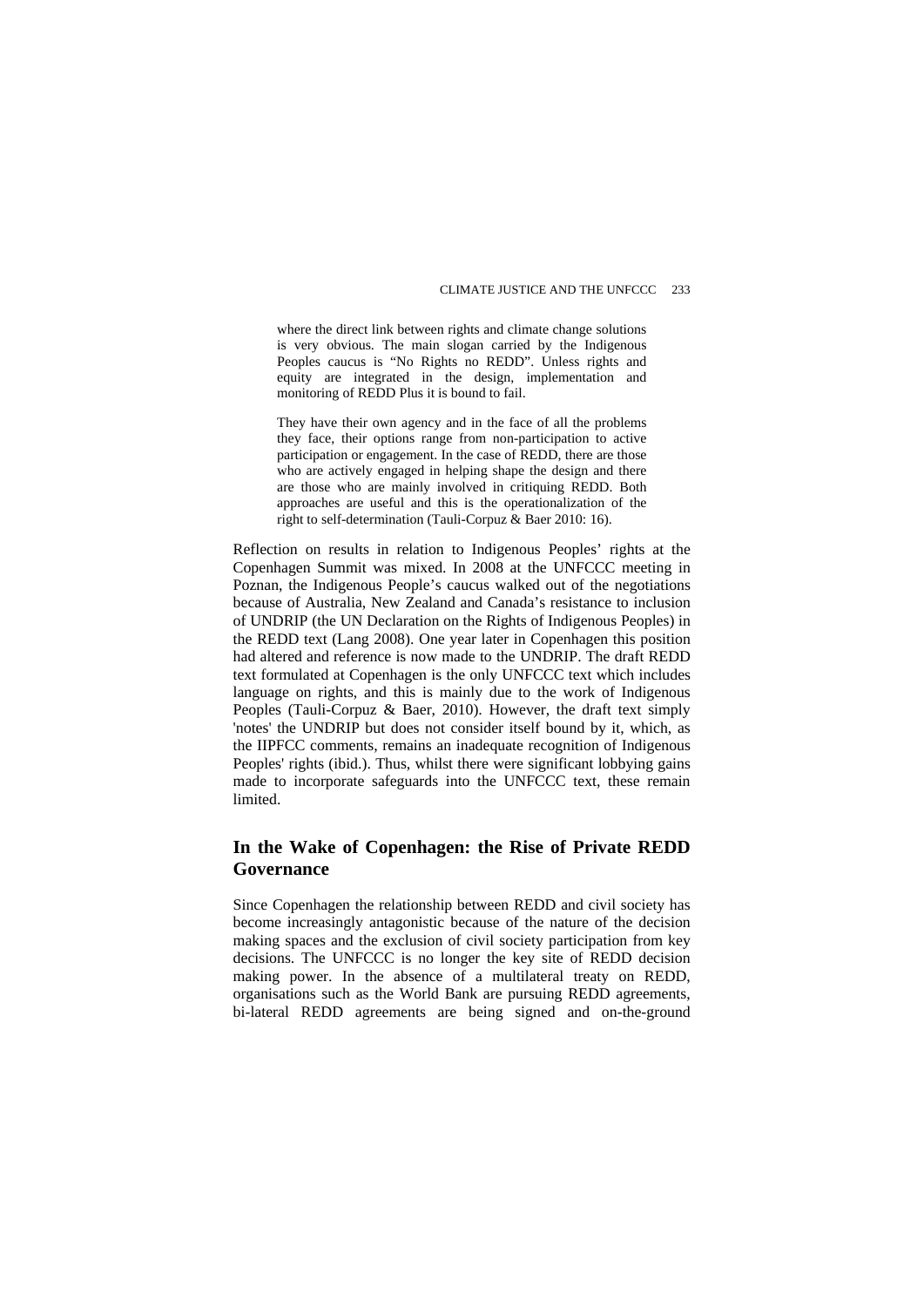'demonstration activities' being pursued. All envisage a 'phased approach' to REDD: firstly funds are supplied to developing countries which then enable carbon markets to develop in the latter states. The Paris-Oslo initiatives (also known as the Interim REDD Partnership) similarly adopt a staged approach. NGO groups have been highly critical of the lack of opportunities for civil society participation in these non-UNFCCC processes. The Paris-Oslo meetings are invitation only and rushed timelines have made any meaningful consultation impossible. The phenomenon of norms being developed in closed, backroom decisionmaking spaces dominated by the interests of Northern countries is not new. The process which lead to the highly contentious Copenhagen Accord, was similarly dominated by back-room, secretive decisionmaking between a select group of Northern and Southern states, primarily Brazil, India, China, South Africa and the United States.

The rise of private governance has also accentuated fears that the multilateral UNFCCC process is being superseded. Whilst any international REDD agreement will require a multilateral internationallybinding treaty, the rise of private REDD governance raises very real concerns that the norms and values informing such an agreement and the applicable safeguards will be determined in these 'private' spaces, and that an eventual multilateral agreement will simply reflect what is already 'facts on the ground'. For example, whilst officially no UNFCCC decision has been made about whether REDD will be fund- or marketbased, the fact that massive investment is preparing REDD-readiness for market-based schemes under the World Bank's Forest Carbon Partnership Facility (FCPF) and the Paris-Oslo initiatives, has *de facto* confirmed the decision that REDD will be funded by carbon markets. Further, the environmental and social safeguards under such programs are much less than the safeguard text civil society lobbying was able to insert into the draft UNFCCC treaty text. For example, the FCPF is bound by the World Bank Operation Policy on Indigenous Peoples which requires 'free prior informed *consultation'* (World Bank 2005), rather than the insistence on free prior informed *consent* in the UNDRIP (United Nations General Assembly 2007). As such there are concerns that even the slight progress civil society engagement in the UNFCCC process was able to achieve, such as minimal Indigenous Peoples' safeguards in the draft treaty text, may be eroded.

Climate justice movements have been much more clearly antagonistic to engaging with these decision-making spaces than they have been to the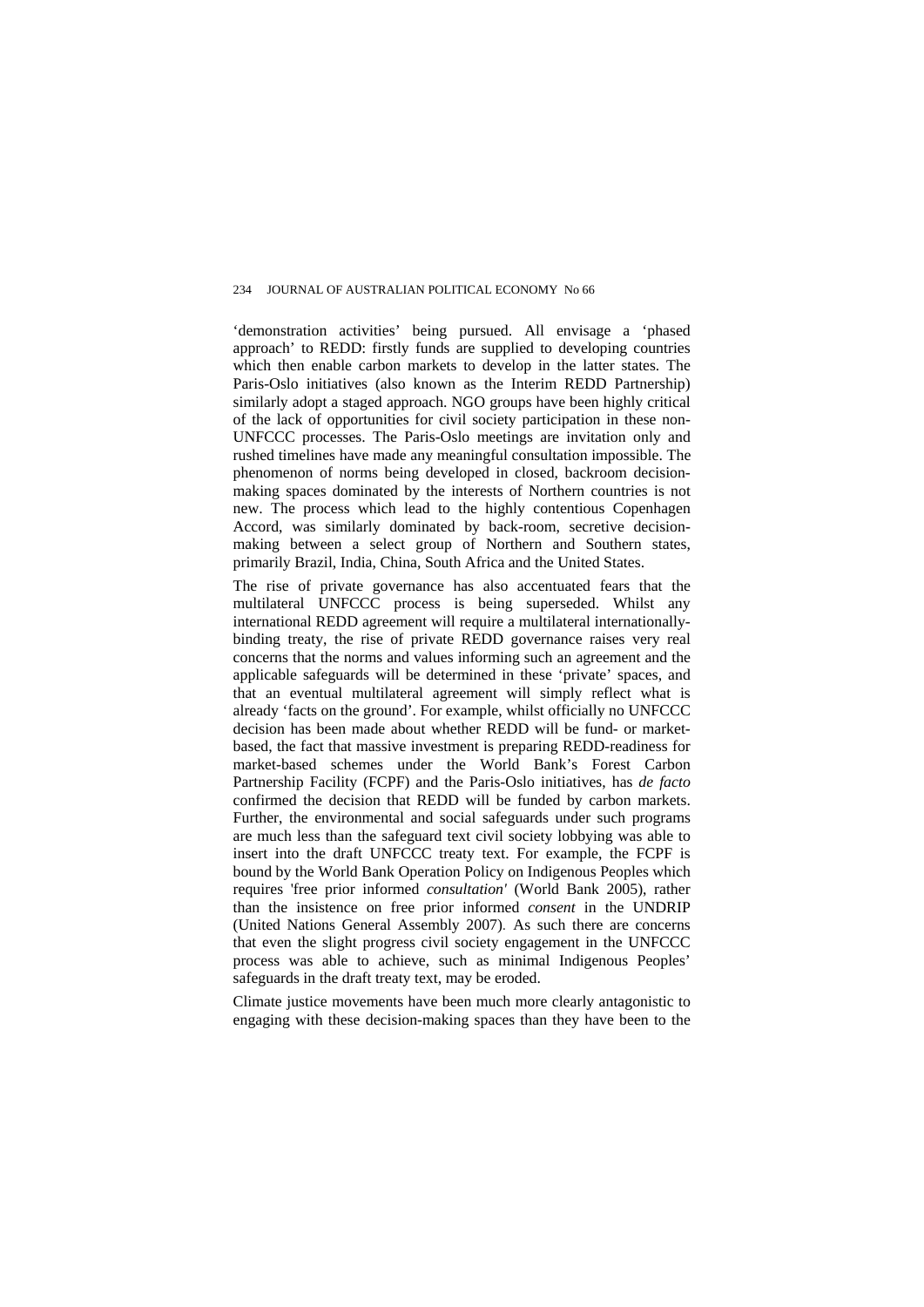UNFCCC. This antagonism is based on a highly critical view of the role being played by international financial institutions such as the World Bank in climate finance. These institutions have a history of funding projects that are environmentally and socially destructive and they continue to fund fossil fuel development. Further, these institutions are seen as lacking in any sort of democratic legitimacy (Orenstein 2010). Some sections of the climate justice movement are adopting a 'harm minimization' approach, and still feel the need to engage in these spaces to ensure the least-worst outcome in terms of social and environmental safeguards. However, it has been more possible for more radical sections of the climate justice movement to reject the legitimacy of these spaces and refuse to participate.

#### **From Copenhagen to Cochabamba**

 $\overline{a}$ 

The harshest criticism of the Copenhagen Accord from the UN member states at Copenhagen came from the  $ALBA<sup>8</sup>$  $ALBA<sup>8</sup>$  $ALBA<sup>8</sup>$  countries. In the immediate aftermath the Copenhagen conference Bolivian President Morales announced his country would host an alternative Conference of Parties, the World People's Conference on Climate Change and the Rights of Mother Earth in April 2010. He envisioned that this conference would enable the formulation of more radical solutions to climate change. Around 35,000 climate justice activists from 142 countries attended the conference, with almost one third from Bolivia itself.<sup>[9](#page-13-1)</sup>

While in many ways the structure of the conference reflected UNFCCC processes, with numerous working groups and lengthy negotiations based on the production of texts, the direct engagement of radical social movements, indigenous groups and many people from across Bolivian society was far removed from the realities of the UNFCCC (Building

<span id="page-13-1"></span><span id="page-13-0"></span><sup>8</sup> ALBA is the acronym of the Bolivarian Alliance for the Peoples of the Americas. It is an alternative political and economic bloc. Members include Bolivia, Venezuela, Cuba, Nicaragua, Ecuador and Saint Vincent and the Grenadines. 9

Approximately 10,000 of the participants came from outside of Bolivia, and the majority of participants came from Latin America as well as a substantial number from North America. Europe and Asia were poorly represented in part because of the disruptions caused to international flights by the Iceland volcanic eruption. Government representatives from 48 countries also attended. Presumably the cost (financial and carbon) of international flights also excluded many participants especially from Africa, Asia, Oceania and Europe.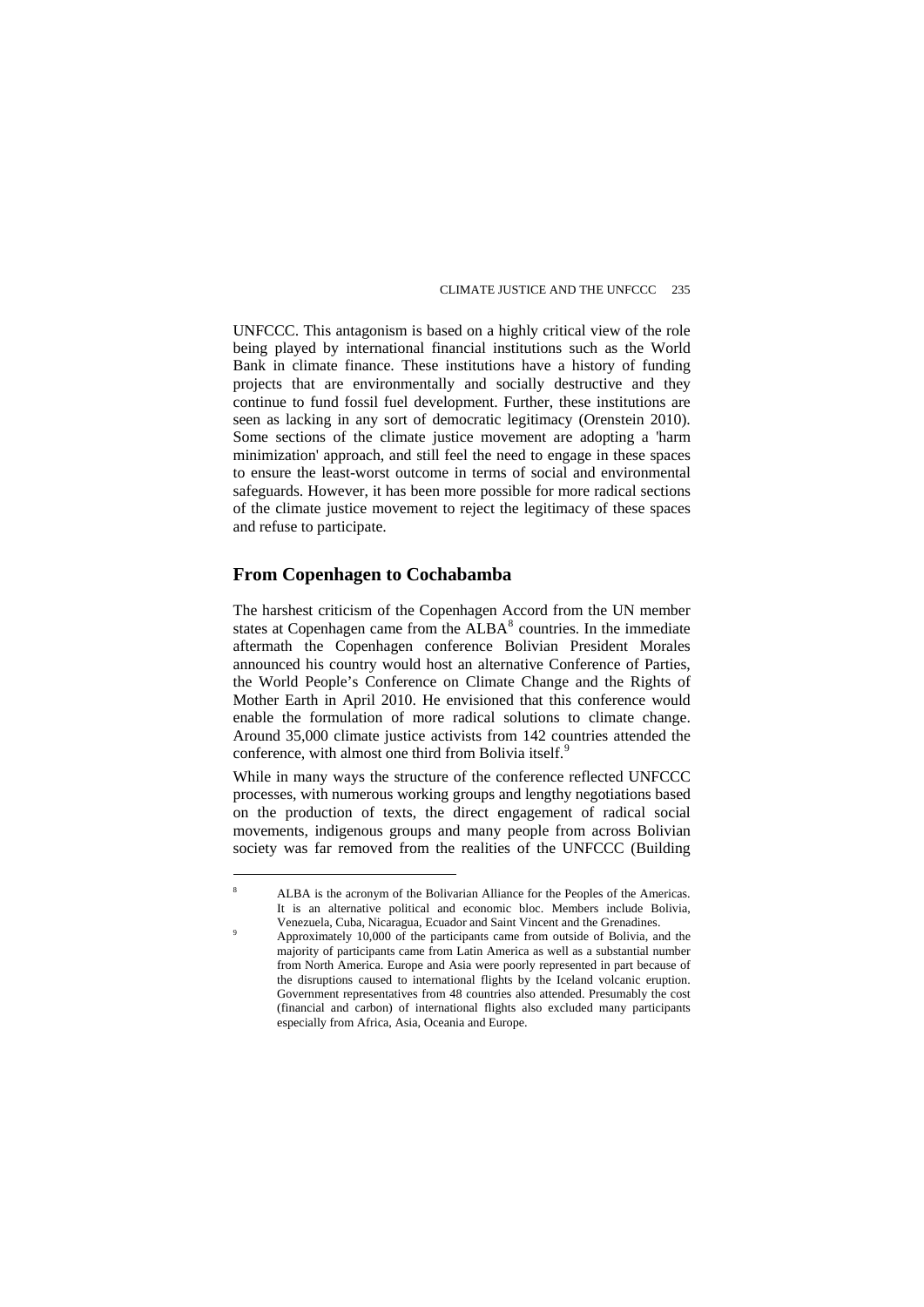Bridges Collective 2010). As conference participant Kylie Benton-Connell notes, 'the Cochabamba conference implicitly constructed an 'inside' around the interests of those who were systematically forced to the 'outside' of Copenhagen' The convergence produced the 'The Cochabamba Protocol: People's Agreement on Climate Change and the Rights of Mother Earth' (World People's Conference on Climate Change and the Rights of Mother Earth 2010) as well as a separate Indigenous Peoples' statement. The politics and recommendations of the People's Agreement were presented to the intersessional meeting of the UNFCCC in Bonn in the submission made by Bolivia (Plurinational State of Bolivia 2010).

Perhaps needless to say, the 'People's Agreement' was all but ignored by the other participants in the UNFCCC. But it did enable the climate justice movement to formulate key demands and positions. REDD was no exception. The Bolivian government originally provided a draft text on forests that was supportive of REDD schemes, but this was completely overturned by the other participants of the forest working group (Building Bridges Collective 2010: 31). Working group discussions on the issue of REDD had commenced months before the actual conference, via email lists, and then were consolidated at a preconference meeting where 500 representatives from six Bolivian grassroots organisations gathered. The drafts were synthesised by a government appointed moderator before being debated by working groups consisting of interested members of the over 30,000 conference attendees. REDD was completely rejected as a mechanism for effectively reducing deforestation.

This position of REDD is reflected in the Bolivian UNFCCC submission. The submission states categorically that 'we condemn market mechanisms such as REDD'. Instead, the submission calls for developed country parties to establish a multilateral fund-based mechanism to 'provide adequate, predictable and sustained financing' for voluntary and rights-based avoided deforestation strategies (Plurinational State of Bolivia 2010). The submission explicitly rejects offset mechanisms and stresses that all measures must 'respect and promote the rights and interests of Indigenous Peoples and local communities' including full recognition and implementation of the UNDRIP. The proposal is based on the language of 'carbon debt' following on from the 2009 Bolivian government proposal to the UN to use climate debt as an alternative mechanism for setting both emissions reduction targets and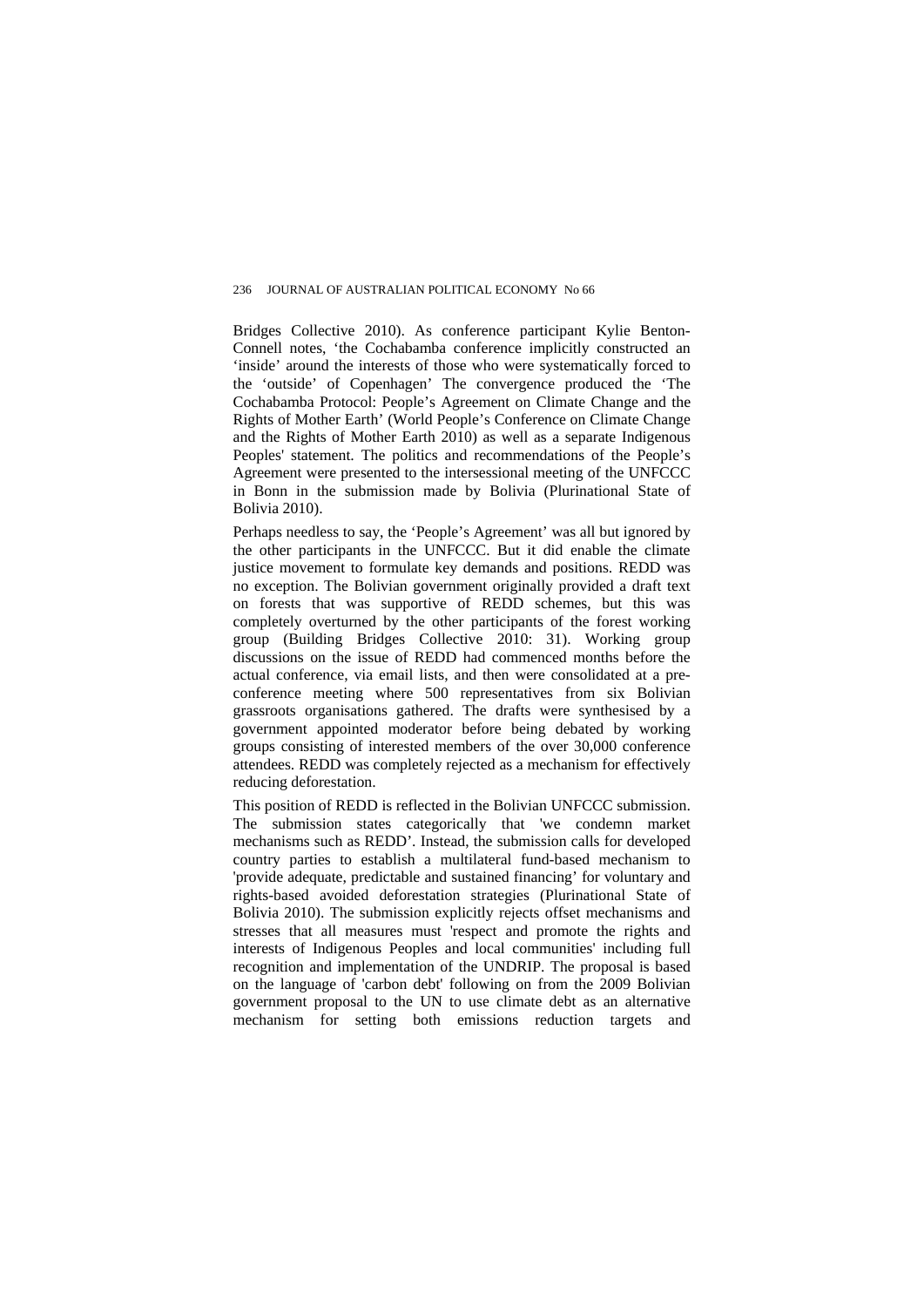compensation levels from Northern to Southern countries (Navarro, 2009). For the Indigenous groups present at Cochambamba, the demands shifted from 'no rights, no REDD' to 'rights before REDD', effectively grounding land rights as the key issue in the terrain of struggle. Post Cochabamba, the terminology of REDD for the climate justice movement no longer refers to a range of forest climate mitigation strategies, but the term REDD has become synonymous with the inclusion of avoided deforestation in international carbon trading markets. The movement feels that a new vocabulary needs to be created to talk about positive approaches for much needed forest/carbon solutions.

The Bolivian submission translates climate justice demands into the official UNFCCC language and vocabulary, which facilitates the engagement of climate justice demands in that process. To many, the endorsement and adoption of climate justice agenda and methodology by the Bolivian government is a significant step in the maturation of the movement. However, the role of Bolivia seeking to engage an autonomous movement has also highlighted tensions between aspects of the climate justice movements that come from an anti-authoritarian and anti-state perspective $10$  and those that are more pragmatically engaging with the statist framework. This more pragmatic engagement leads to proposals such as fund-based schemes for deforestation which will be administered by nation states or multilateral institutions. Other tendencies within the climate justice movement are highly critical of the states and multilateral institutions that would administer these funds, because of their flawed past and present approaches to dealing with deforestation, and with state accountability more generally. The Bolivian agreement also both assumes and proposes a model whereby social movement are engaged, even embedded within the state, an engagement which is reflected, not unproblematically, in current Bolivian political practice. As such it presents a challenge to the climate justice movement globally about maintaining its autonomy whilst working collaboratively with state allies

There have been two threads to climate justice post-Cochabamba approaches to UNFCCC engagement. One response, in support of the Bolivian submission, represents a politics of continued engagement with

<span id="page-15-0"></span><sup>&</sup>lt;sup>10</sup> See Building Bridges Collective (2010) and Mueller (2010).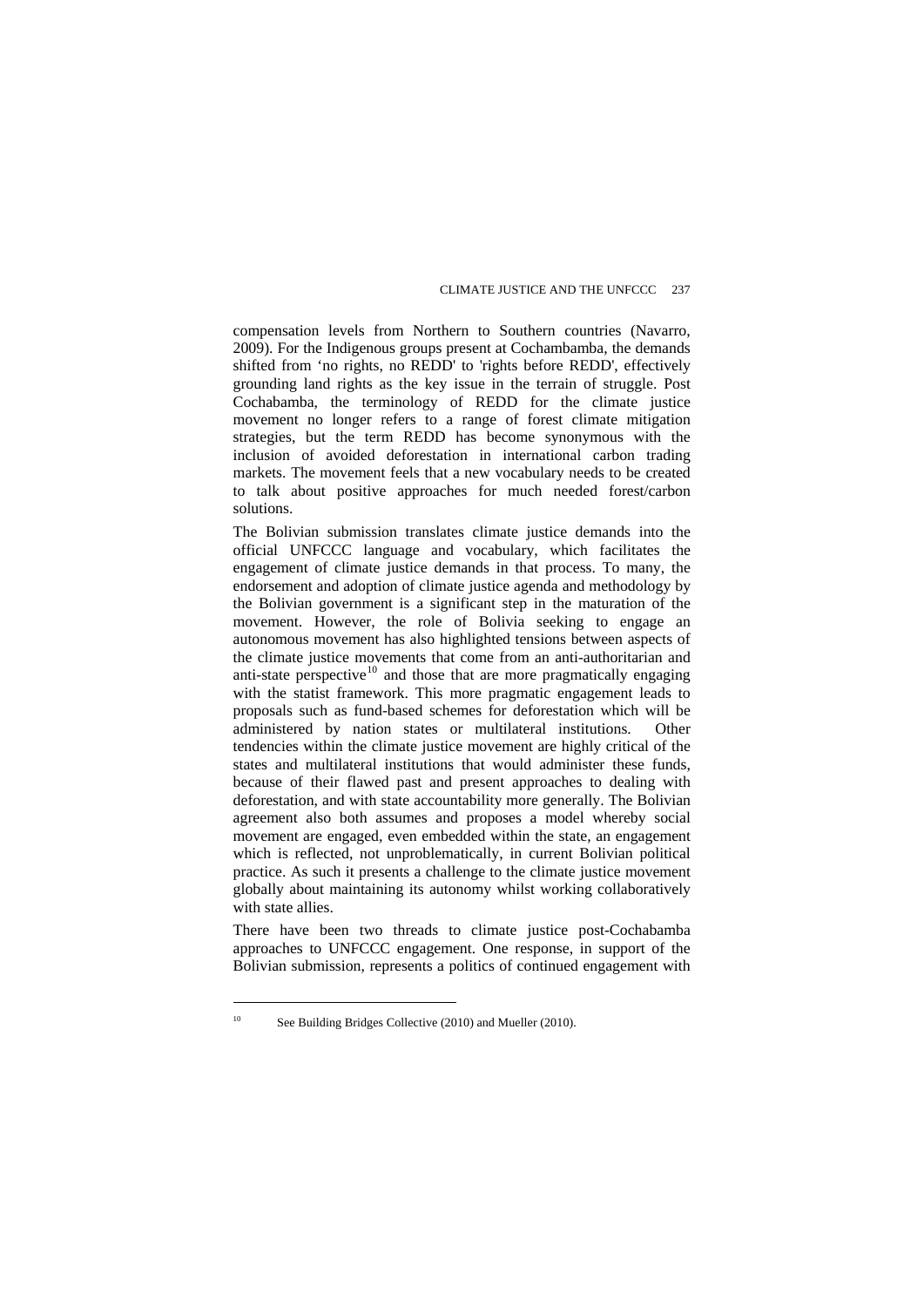UNFCCC processes and the desire to bring the language of climate justice to those official spaces. The alternative response, grounded in reflections on the development of a UNFCCC mechanism to deal with deforestation, has led some other parts of the movement to question not only the outcomes of these negotiations, but the negotiations themselves. Groups and communities that have campaigned for decades against deforestation, whether that was through international legal processes such as the UNFCCC or through direct, community or nationally-based action, are now quite openly hostile to the REDD mechanism that once seemed to provide an opportunity to recognise the value of forests.<sup>[11](#page-16-0)</sup> Indigenous Peoples and forest-dependent communities have long valued forests and developed ways of existing sustainably within and around forests, but recognise that these conceptions of value are not reflected within the constraints of a deeply neo-liberalised UN.

#### **Ideas of Power and Politics**

 $\overline{a}$ 

These tensions between engagement and non-engagement with UN institutional processes are acute. These debates represent a change in thinking about the relationship to institutions in the global movements. As climate justice activist Tadzio Mueller (2010) says: 'Where a crass anti-institutionalism used to reign in the alter-globalisation movements – which, to be clear, was entirely appropriate to the situation, as the international financial institutions are one which lack any democratic legitimacy – today we encounter openness, questions, and new connections'. We suggest that these tensions illustrate that the movements for climate justice need to be multifaceted and multi-scaled and, similarly, to conceptualise power as multifaceted and multi-scaled.

For the climate justice movement, engagement with the UNFCCC is a resistance campaign mounted to prevent the most damaging mechanisms and policies from being endorsed and implemented. This is a resistance campaign that we are at best managing to stall the progression of policy, which allows space for alternatives such as the carbon debt proposal tabled by the Bolivian government to be heard and gain support.

<span id="page-16-0"></span><sup>&</sup>lt;sup>11</sup> See for example WALHI's position expressed in Mann and Surya (2009). WALHI is the largest Indonesian environmental NGO and have been campaigning on deforestation, illegal logging and palm oil expansion for over a decade.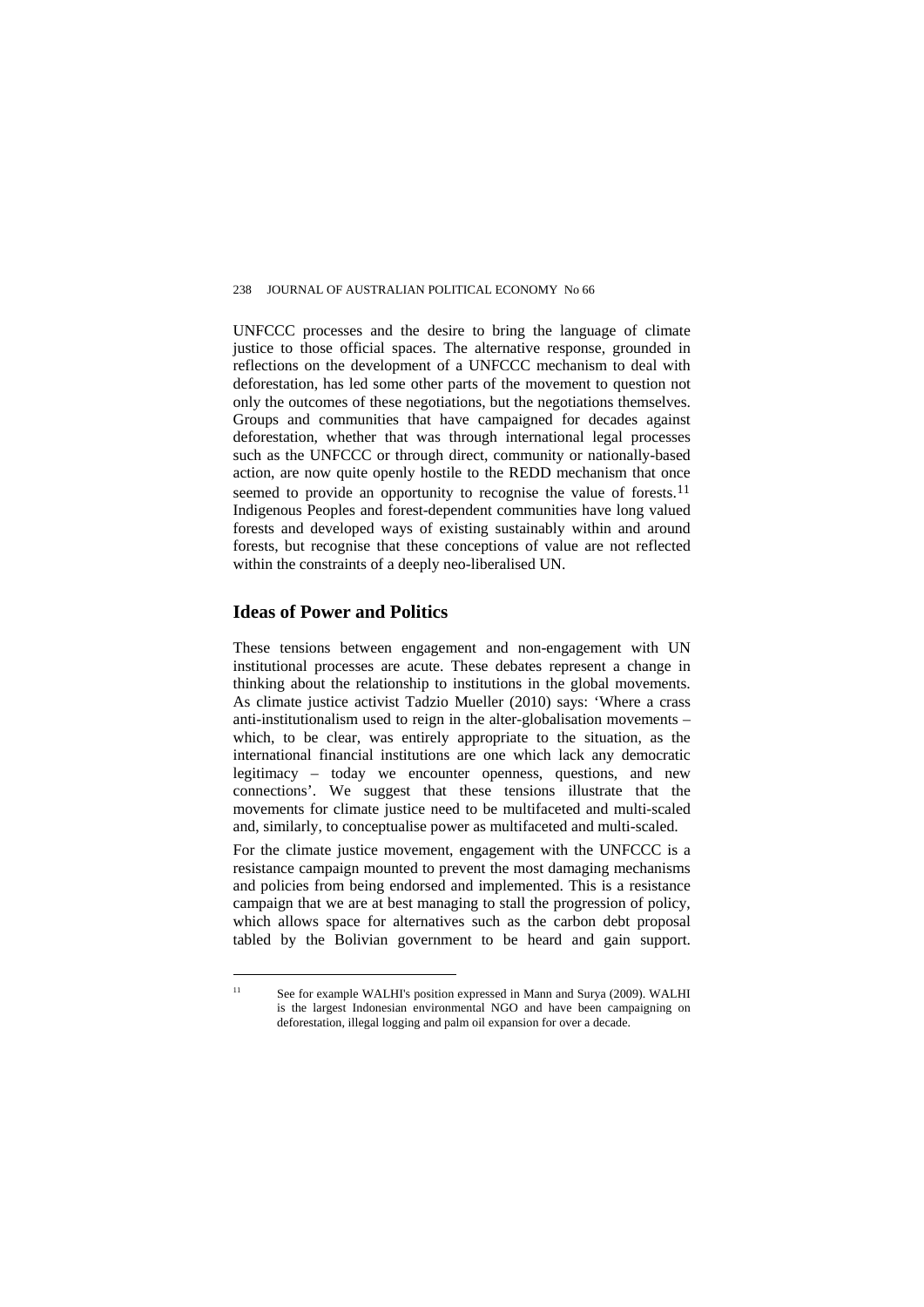Organisations like the Third World Network are working with the Group of 77 and China, and elements of Climate Justice Now! are working with the African Block and ALBA nations, to shift the power dynamic within the negotiations. The ambition is to consolidate Southern nations as a powerful negotiating block that will not be the victim of institutionalised bullying masked by the seemingly harmless face of international diplomacy. This work is incredibly slow, requiring painful attention to detail. It is also necessary to prevent an international climate change agreement that legitimizes continued systemic inequality and expansion of markets that privatise and commodify public goods. While some will dismiss this as being abstract idealism, in real terms it means that people lose legal rights and ownership over land and resources that are vital to their self-determination and survival. For as long as the UNFCCC exists, this work is necessary.

However, by engaging in the UN we are forced to operate within their language, their paradigm, their vision of solutions that is completely dominated by "national interest" rather than international justice and human rights. National interest across the globe, but particularly in the Global North, justifies the perpetuation of the economic growth paradigm at the behest of the lobby force of the fossil fuel and heavy industry, and this now also includes the carbon trading and agro-industry. Resistance campaigning within the UNFCCC is a very difficult campaign strategy, where it is easy to lose sight of the long term goals as day to day activists become mired in UNFCCC-isms and what has been, and particularly in the lead up to Copenhagen, a seemingly endless negotiating process. We have largely found our involvement in the UNFCCC disempowering and demoralising because the UNFCCC continues to operate in a seemingly parallel universe.

Conceptualising 'resistance politics' in the UNFCCC as the sole terrain of struggle available to the climate justice movement is based on an impoverished concept of 'power'. A concept of power 'as something which a small minority (the "powerful") "have" and that others (the "powerless") "lack" dictates that participation in such projects is the only way that they will exert influence' and draws NGOs and other groups to participate in institutions whose framework and whose vocabulary necessarily limits social movement demands. Moreover, as Hildyard *et al.* (1997) argue, such a have/have not conception of power gives rise to a limited view of politics: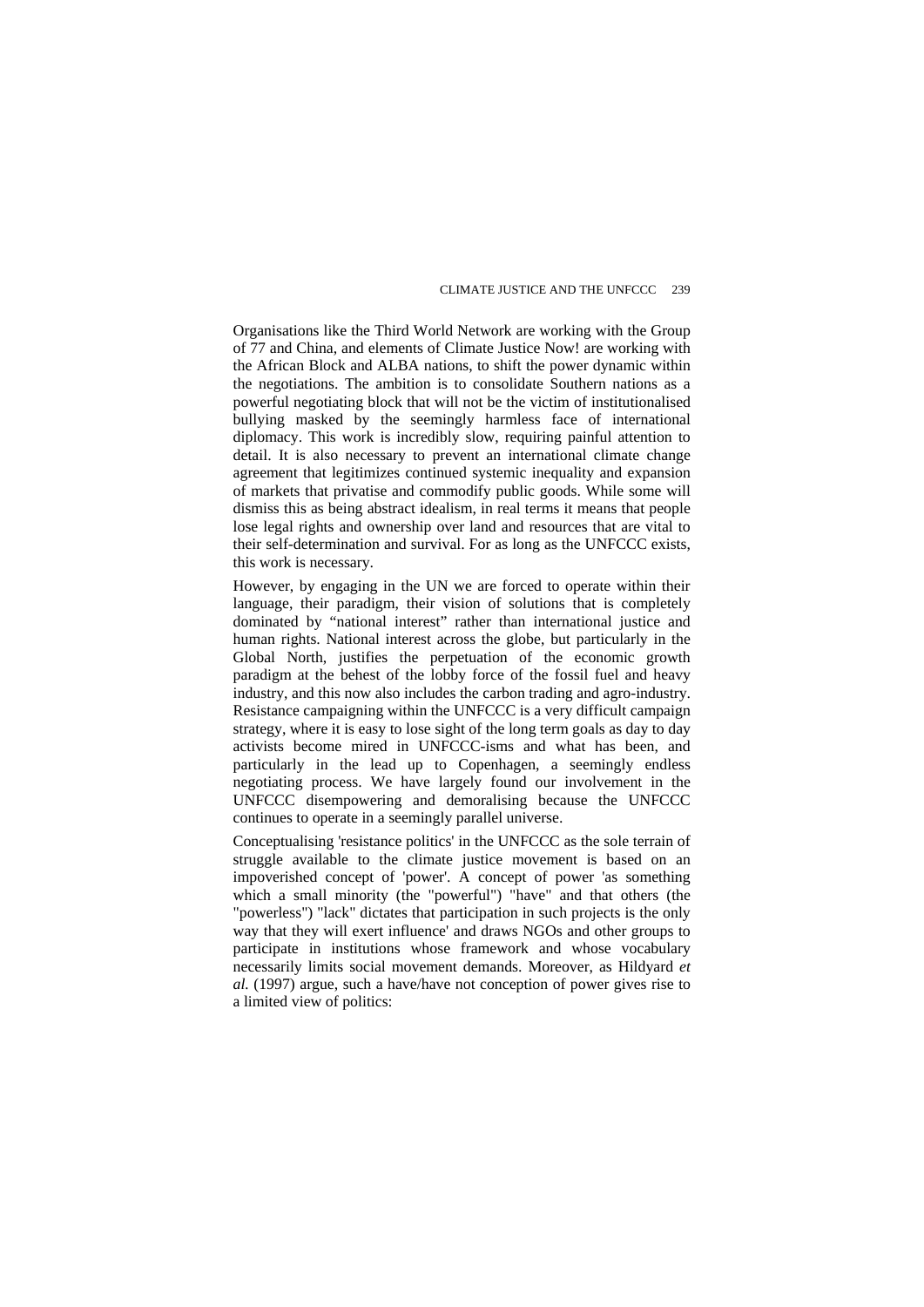On this view, politics consists of the comings and goings of "the powerful" and has little or nothing to do with the everyday actions and interactions of ordinary people. What goes on in the household or in the workplace is of relevance only if it prompts discussion within the "corridors of power" where the "real world" is to be found. And it is only by entering into that "real world" that social movements have any real hope of achieving change. Within that framework, "ordinary" people seeking to address an injustice have a limited number of options available to them (Hildyard *et al.* 1997).

They argue that strategies of 'speaking truth to power' in an attempt to influence decision making within institutional structures, 'rarely achieve more than small incremental change' whilst running the 'risk of reproducing the very structures of power.' More fundamentally, Hildyard *et al.* point out that such a 'have/have not' conception of power is inadequate, and ironically a conception 'to which the "powerful" have never subscribed'. They highlight that:

Industry and governments, for example, reveal a persistent and pragmatic preoccupation with grassroots resistance and the opinions of ordinary people. While they are also concerned to win over members of the public, fear of the irate crowd is never far from its collective mind. Never taking its power for granted, the last thing that they assume is that the rest of us are "powerless". On the contrary, they are acutely aware of having to act against a constant background of opposition and of the need to manage that opposition.

This recognition of the power in localised and grounded climate adaptation and mitigation strategies as well as localised resistances to the neo-liberal agenda, we suggest, is crucial to the future directions of the climate justice movement. So, to date, the power of these alternative climate justice spaces to instigate global system transformation is marginal, yet it is the space where the climate justice movement determines its own language and agenda.

This ability for the movement to articulate its own positions and to develop its own vocabulary is one of the key achievements of the Cochabamba conference. However, the 'official' response from Cochabamba, to channel the Conference's climate justice position into Bolivia's UNFCCC submission with the aim of influencing UNFCCC to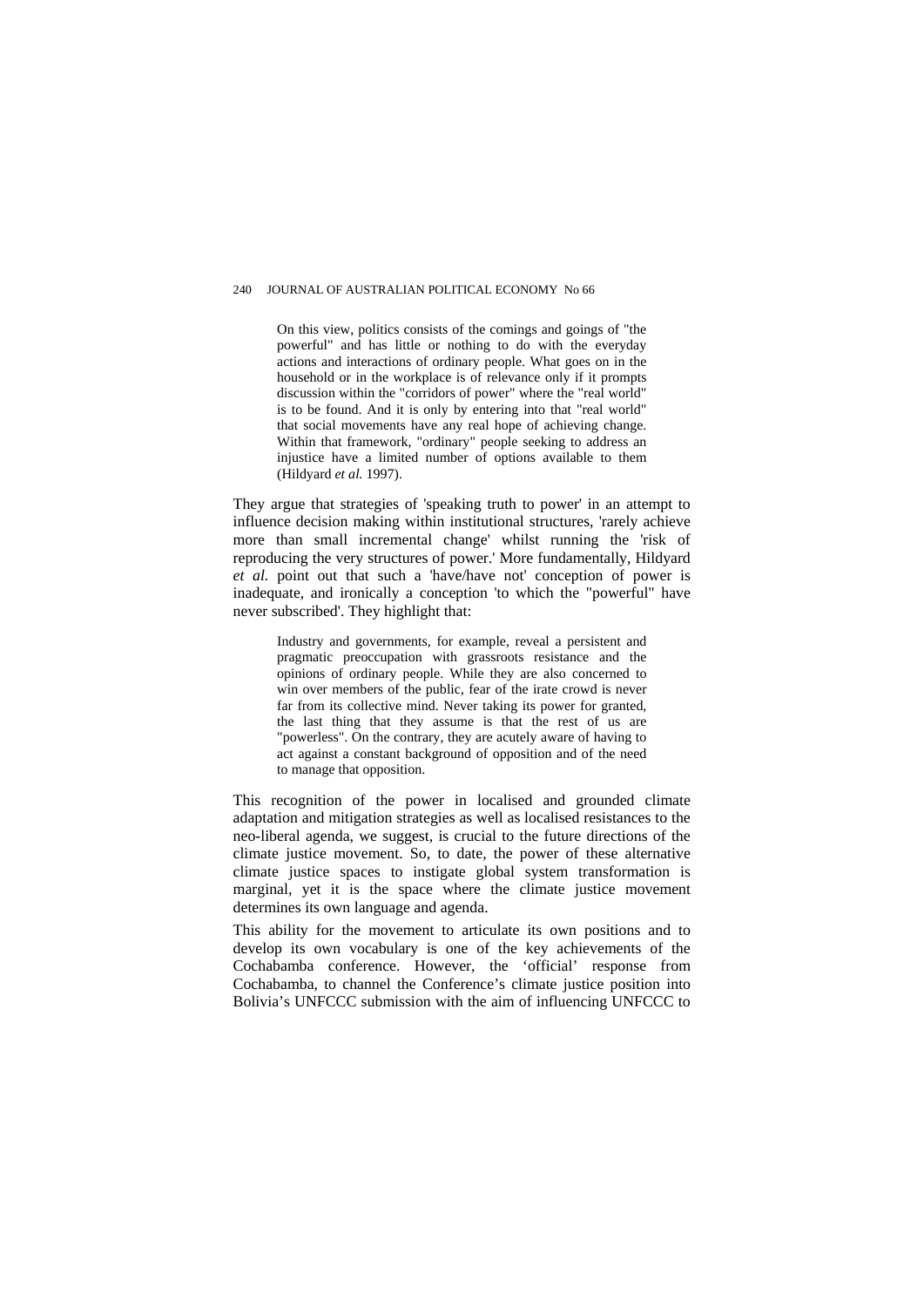become more climate justice and less market-orientated, still assumes the movement can only be successful through engaging with these spaces.

There are also spaces outside of the UNFCCC, in the horizontal relationships of solidarity between localised grassroots resistance to the carbon market, to fossil fuel extraction and to deforestation, where the climate justice movement can focus. Such resistance struggles are literally everywhere in the Global South because, in the absence of formalised agreement on the second commitment period of the Kyoto Protocol, the overwhelming support for market-based mechanisms is already fuelling speculation of future carbon commodities, notably forested lands across the Global South. The impact of this is already felt in parts of the world with the forced displacement of forest communities in Africa and fraudulent triple-allocation of forests in logging licences and voluntary carbon credits in Asia. So it is equally if not more necessary that the climate justice fight includes protection of these invaluable social and ecological resources and the environmental and human rights of the communities that 'own' them. These resistance struggles require the solidarity of the global climate justice movement. It is an absolutely vital space to build understanding and solidarity for each of these localised struggles, and to affirm the global climate justice agenda in which our localised struggles and campaigns can sit. In short these are the spaces where we learn how to be a movement.

#### **Conclusion**

Transnational solidarity between situated resistance struggles provides a hopeful avenue for future climate justice movement development. Climate justice has always had its roots in the local manifestations of the systemic inequity that has resulted in climate change and, as such, is nothing other than local resistance, resilience building and transformation, created in the unique cultural, political context but tied to the common global articulation of the need for transformation. If part of the paradigm shift is decentralisation, we need sovereignty building at all facets of life at the local level. This is called 'peoples sovereignty' and, in its simplest form, means that all peoples have the right to determine their sustainable use of resources around them to live a dignified life. It is inexorably about democracy. It is about understanding our local campaigns and struggles as part of a wider global systemic movement,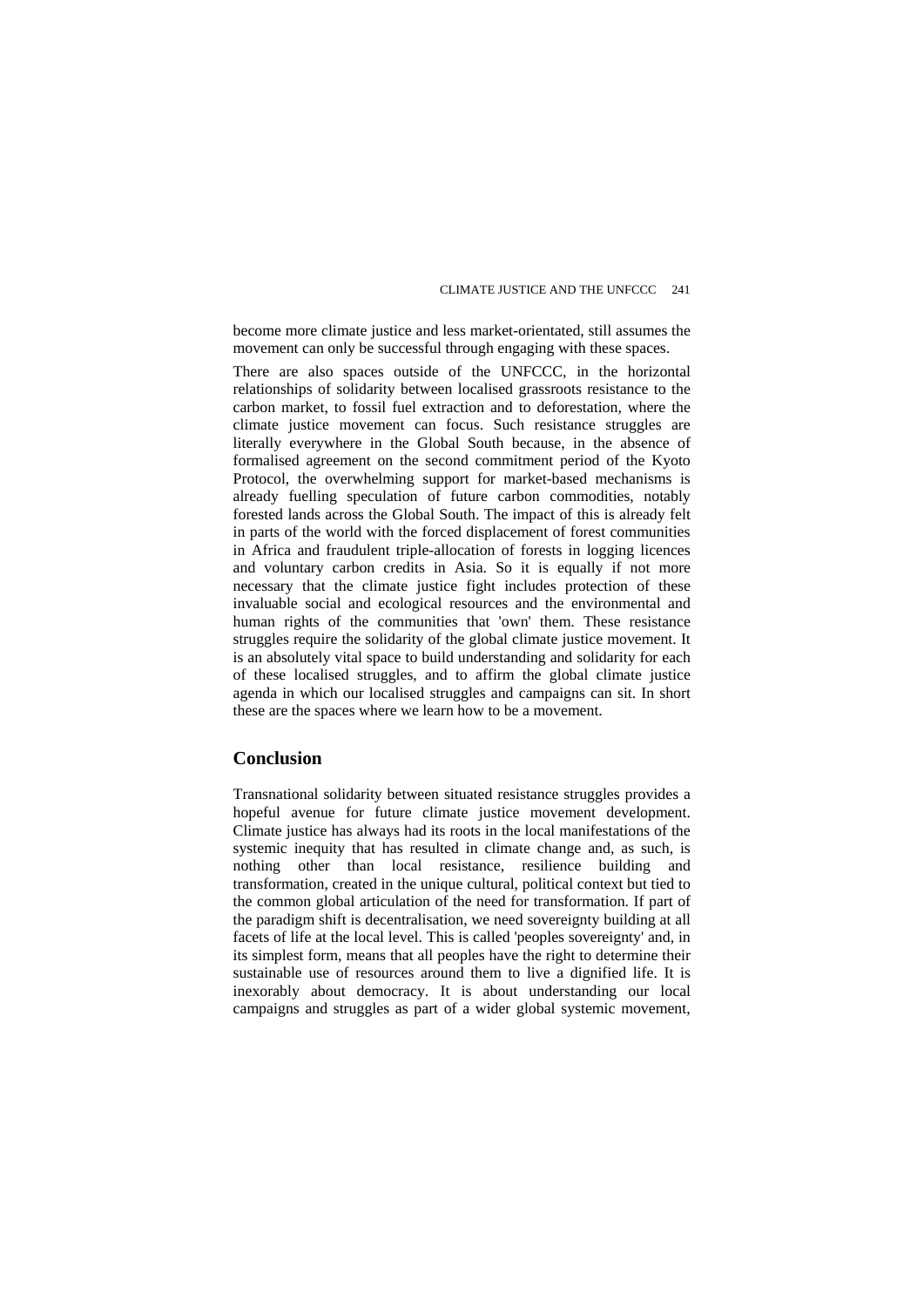and recognising that our success is bound to that of other localised campaigns and struggles for energy, land, water and food sovereignty.

If we think that climate change, and more significantly climate justice, necessitates global systemic transformation, then our localised campaigning must be embedded in that international climate justice transformation agenda, be multi-scaled but founded by grassroots and localised solutions. To continue to build the climate justice movement we have to take these shared international climate justice agenda (principles, understanding, commitment to global systemic change) to synergise the localised campaigning. Instead of having numerous small bright stars of resilience and transformation dotted in isolation across the earth, we have a decentralised grassroots global transformation. It is in networking and co-ordinating between these localised struggles and localised alternatives that we see great potential for a global climate justice movement. The struggle for climate justice needs to engage both at the global and the local scale. The globalisation of these local struggles into a common movement, acting in solidarity, holds great promise for climate justice grounded in principles of autonomy and self-determination.

*Stephanie Long was a Campaign Co-ordinator for Friend of the Earth International's Climate Justice Campaign, Julia Dehm and Ellen Roberts are members of the Friends of the Earth, Melbourne Climate Justice collective. Julia is also a PhD candidate at the Melbourne Law School, University of Melbourne.* 

*stephkirstenlong@gmail.com* 

*roberts.ellen.x@gmail.com* 

*[juliadehm@yahoo.com](mailto:juliadehm@yahoo.com)*

*The authors would like to thank Rebecca Pearse and the anonymous referees for their helpful comments.* 

#### **References**

Alvarado, L. & Wertz-Kanounnikoff, S. (2007), Why are we seeing REDD? An analysis of the international debate on reducing emissions from deforestation in developing countries, *IDDRI Analyses*, No 2, Paris, Natural Resources.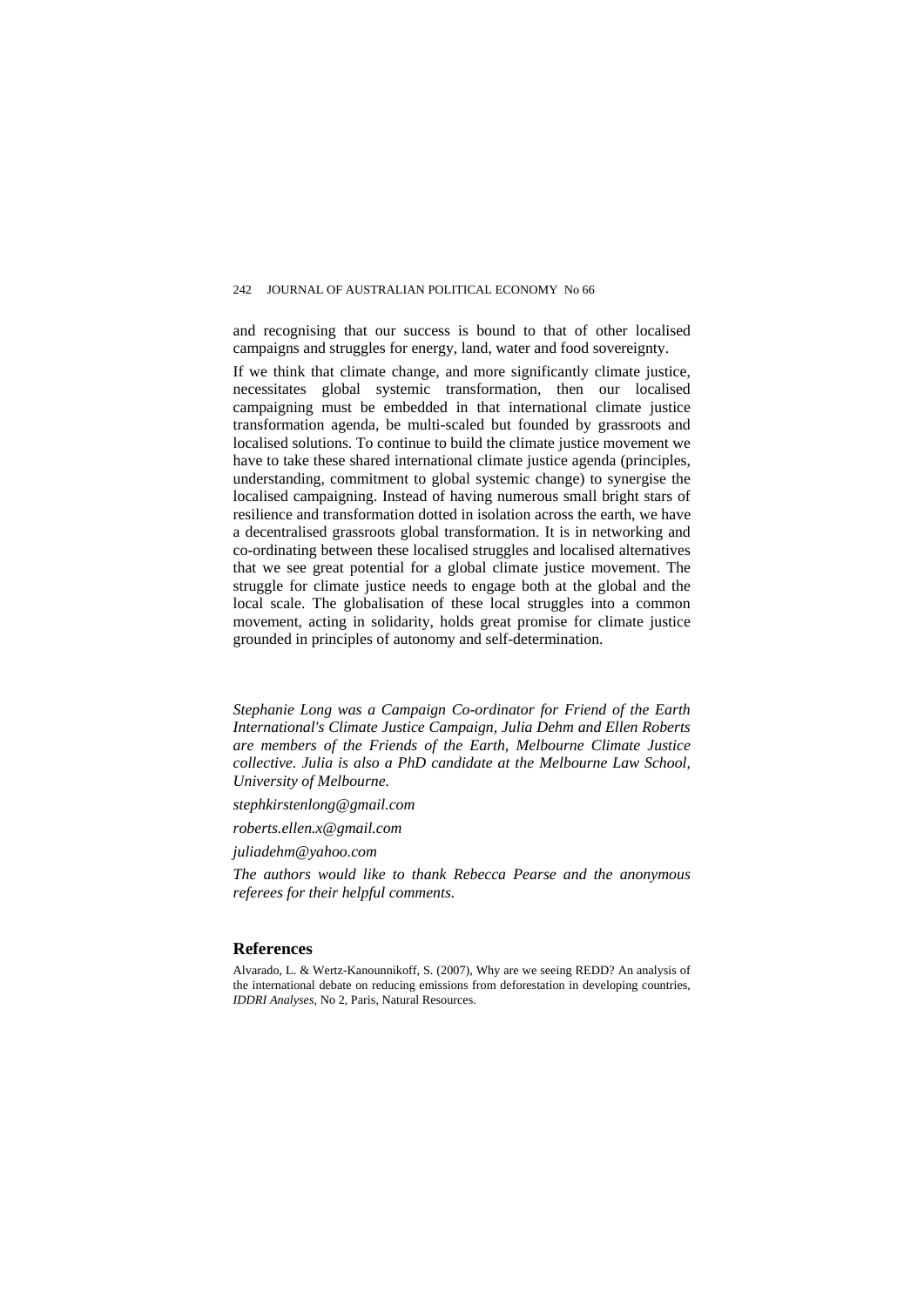Abramsky, K. & Angelis, M.D. (2008-9), Introduction: Energy crisis (among others) is in the air, *The Commoner*, vol. 13: 1-14.

Barnsley, I. (2008), Reducing Emissions for Deforestation and Forest Degredation in Developing Countries (REDD): A Guide for Indigenous Peoples, Yokohama, United Nations University - Institute for Advanced Studies (UNU-IAS).

Böhm, S. & Dabhi, S. (eds) (2009), Upsetting the Offset: The Political Economy of Carbon Markets, London, MayFly Books.

Brasileiro, A. & Cortes, K. (2009), Brazil to Propose 10% Forest-Credit Cap in Copenhagen (Update2), *Bloomberg*, viewed 8 September 2010 <[http://www.bloomberg.com/apps/news?pid=20601086&sid=a5jThoDmk6tk>](http://www.bloomberg.com/apps/news?pid=20601086&sid=a5jThoDmk6tk)

Building Bridges Collective (2010), Spaces for Movement: Reflections from Boliva on Climate Justice, Social Movements and the State, Building Bridges Collective.

Bullock, S., Childs, M. & Picken, T. (2009), *A Dangerous Distraction: Why Offsetting is Failing the Climate and People: The Evidence*, Friends of the Earth England, Wales & Northern Ireland.

Burkett, M. (2009), Climate Reparations, *Melbourne Journal of International Law*, vol. 10, no. 2: 509-542.

Campbell, B.M. (2009), Beyond Copenhagen: REDD+, agriculture, adaptation strategies and poverty, *Global Environmental Change*, vol. 19: 397–399.

Creagh, S. (2010), Indonesia may let palm oil growers collect CO2 credits, *Reuters*, 9 August 2010, viewed 1 September 2010 <http://www.reuters.com/assets/print?aid =USJAK33205320100809>.

Densham, A., Czebiniak, R., Kessler, D. & Skar, R. (2009), Carbon Scam: Noel Kempff Climate Action Project and the Push for Sub-national Forest Offsets, Greenpeace International.

Dooley, K. (2010), Forest Watch Special Report - UNFCCC Climate Talks, 7-18 December 2009, *EU Forest Watch*, January Issue.

Ecoystems Climate Alliance (2009), Bangkok last hope to preserve REDD as key part of climate change solution (press release), 28 September 2009, viewed 7 September 2010 <http://www.ecosystemsclimate.org/NewsEvents/Pressreleases/tabid/1617/articleType/Arti cleView/articleId/1891/Default.aspx>.

Eliasch, J. (2008), Climate Change: Financing Global Forests: The Eliasch Review, London, Earthscan.

Fenton, E. (2010), Realising Rights, Protecting Forests: An Alternative Vision for Reducing Deforestation Case Studies from the Accra Caucus, Accra Caucus.

Garnaut, R. (2008), *The Garnaut Climate Change Review: Final Report, C*anberra, Commonwealth of Australia.

Griffiths, T. (2009), Seeing 'REDD'? Forests, Climate Change Mitigation and the Rights of Indigenous Peoples, Moreton-in-Marsh, Forest Peoples' Programme.

Governments of Papua New Guinea & Costa Rica (2005), Reducing Emissions from Deforestation in Developing Countries: Approaches to Stimulate Action Submission to the Eleventh Conference of the Parties to the UNFCCC (Agenda Item # 6), viewed 7 September 2010 <http://www.rainforestcoalition.org/eng/context/papers.php>.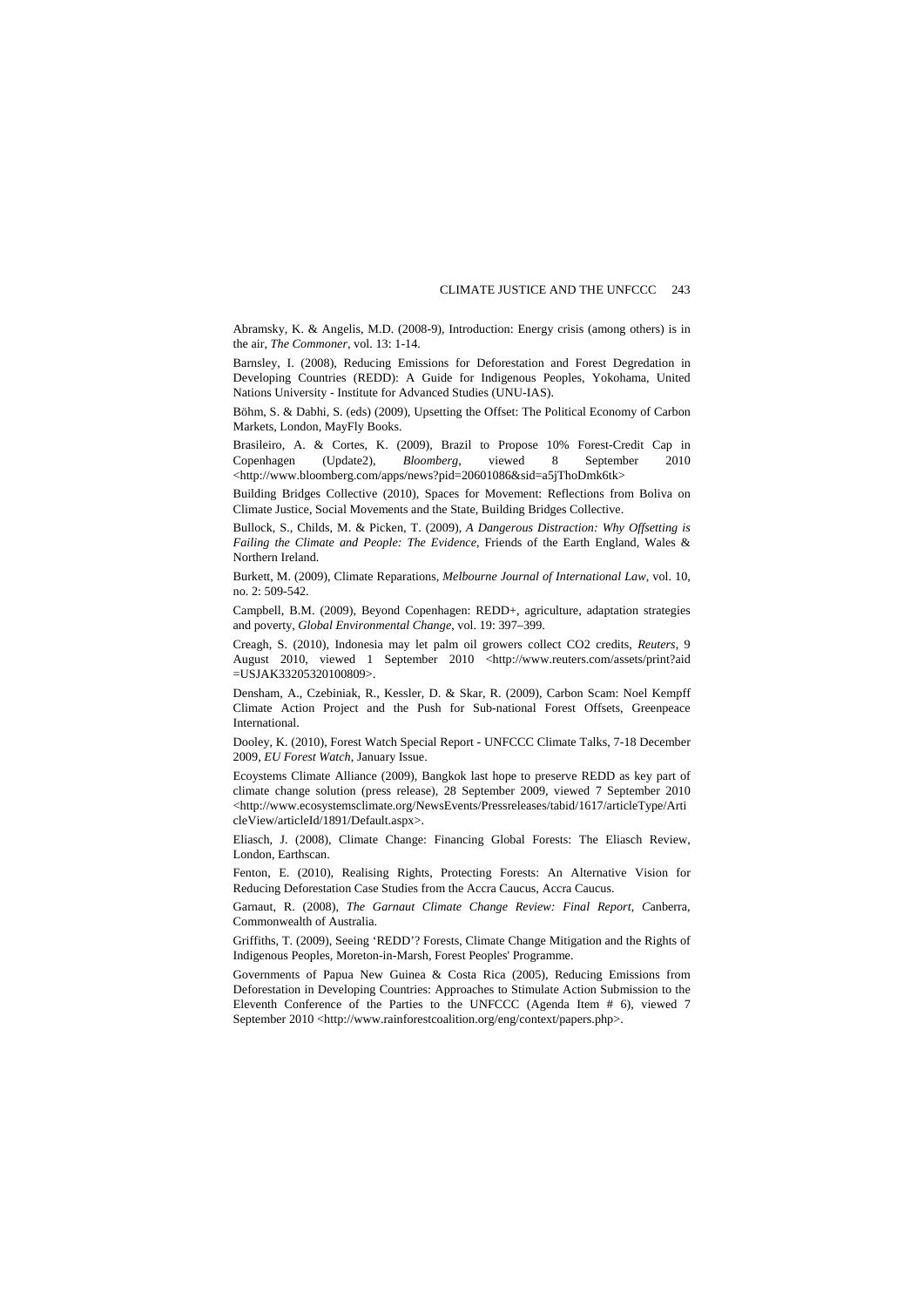Hall, R. (2008), REDD Myths: A Critical Review of Proposed Mechanisms to Reduce Emissions from Deforestation and Degradation in Developing Countries, Amsterdam, Friends of the Earth International.

Hari, J. (2010), The Wrong Kind of Green, *The Nation*, March 22, 2010.

Harvey C. A., Zerbock O., Papageorgiou S. & Parra A. (2010), What is Needed to Make REDD+ Work on the Ground Lessons Learned from Pilot Forest Carbon Initiatives, Arlington, Conservation International.

Hildyard, N., Hegde, P., Wolverkamp, P. & Reddy, S. (1998), Same Platform: Different Train: Pluralism, Participation and Power, *The Corner House*, viewed 7 September 2010 < http://www.thecornerhouse.org.uk/resource/same-platform-different-train-0>.

Indigenous Environment Network (2009), REDD: Reaping profits from Evictions, land grabs, Deforestation and Destruction of Biodiversity, Indigneous Environment Network.

The International Forum of Indigenous Peoples on Climate Change (2007), The International Forum of Indigenous Peoples on Climate Change Statement on REDD to the 13th Session of Conference of the Parties to the UNFCCCSubsidiary Body for Scientific and Technological Advice (SBSTA) 27, agenda item 5/REDD, viewed 7 September 2010 <www.international-alliance.org/documents/IFIPCC%20Statement%20on%20REDD.doc>.

International Union for the Conservation of Nature (2010), Briefing Document: Indigneous Peoples and Climate Change/REDD: An Overview of current discussions and main issues, IUCN.

KlimaForum, (2009), System Change - not Climate Change: A People's Declaration from Klimaforum09.

Lang, C. (2008), "No rights, no REDD": Indigenous Peoples protest in Poznan, *REDD-Monitor* 9 December 2008, viewed 7 September 2010 <http://www.reddmonitor.org/2008/12/09/no-rights-no-redd-indigenous-peoples-protest-in-poznan/>.

Lang, C. (2009), Forests, Carbon Markets and Hot Air: Why the Carbon Stored in Forests Should not be Traded, in S. Böhm & S. Dabhi (eds) *Upsetting the Offset,* London, Mayfly Books.

Lohmann, L. (2006), A Critical Conversation on Climate Change, Privatisation and Power, *Development Dialogue*, vol. 68.

Lohmann, L. (2009), Regulation as Corruption in the Carbon Offset Markets , in S. Böhm & S. Dabhi (eds), *Upsetting the Offset* London, MayFlyBooks.

Long, A. (2009), Taking Adaptation Value Seriously: Designing REDD to Protect Biodiversity', *CCLR*, vol. 3: 314.

Long, C. (2010), Civil society and indigenous peoples' statement on Paris-Oslo process, *REDD-Monitor*, 12 April, viewed 7 September 2010 <[http://www.redd](http://www.redd-monitor.org/2010/04/12/civil-society-and-indigenous-peoples%E2%80%99-statement-on-paris-oslo-process/%3e)[monitor.org/2010/04/12/civil-society-and-indigenous-peoples%E2%80%99-statement-on](http://www.redd-monitor.org/2010/04/12/civil-society-and-indigenous-peoples%E2%80%99-statement-on-paris-oslo-process/%3e)[paris-oslo-process/>](http://www.redd-monitor.org/2010/04/12/civil-society-and-indigenous-peoples%E2%80%99-statement-on-paris-oslo-process/%3e).

Mann, T. & Surya, M.T. (2009), *REDD: Wrong Path, Pathetic Ecobusinesses*, Wahana Lingkungan Hidup Indonesia (WALHI).

Mueller, T. (2010), From Copenhagen to Cochabamba: Caminamos preguntando 2.0?, *Notes from below*, 17 May 2010, viewed 21 May 2010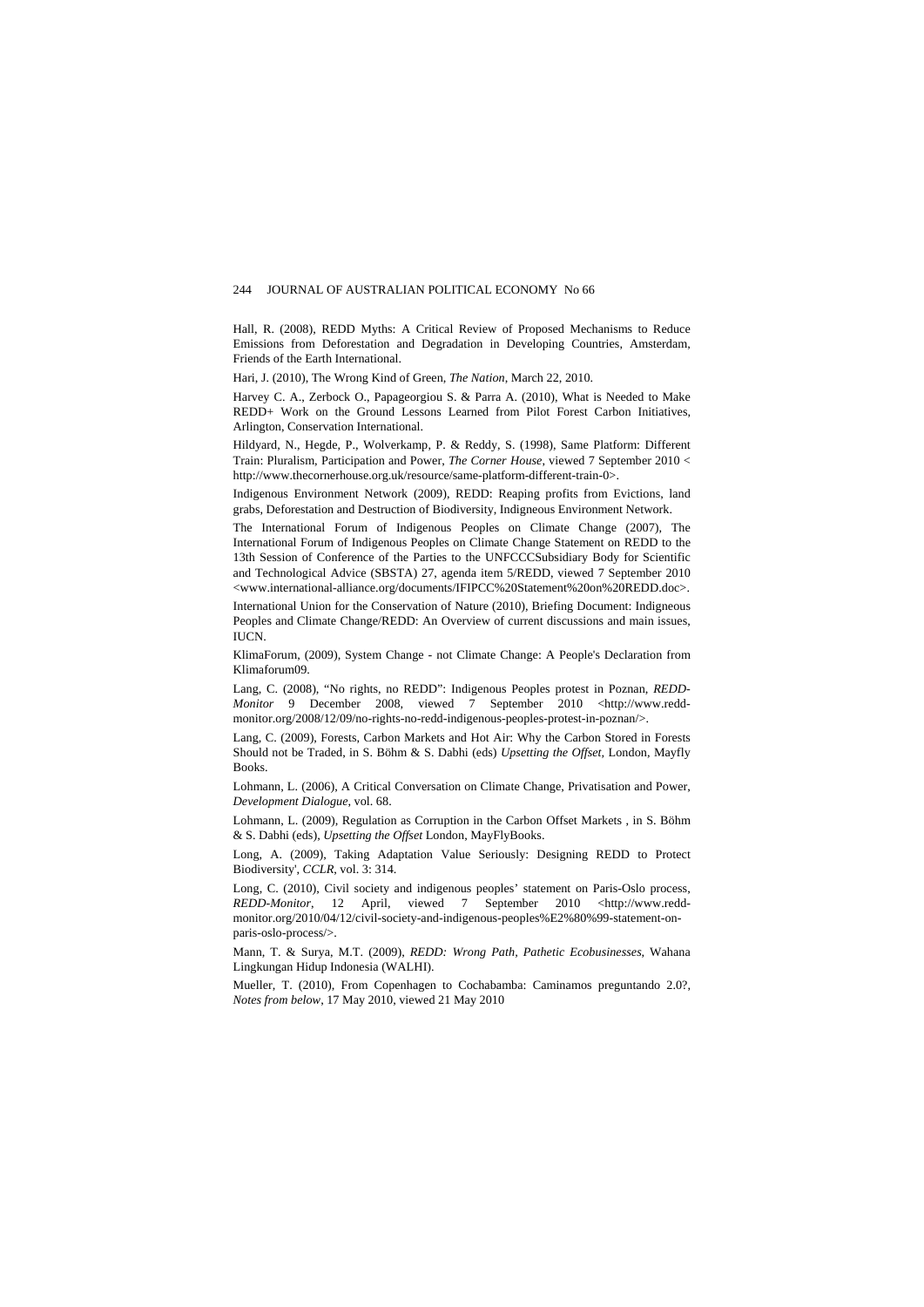<[http://notesfrombelow.wordpress.com/2010/05/17/from-copenhagen-to-cochabamba](http://notesfrombelow.wordpress.com/2010/05/17/from-copenhagen-to-cochabamba-caminamos-preguntando-2-0/%3e)[caminamos-preguntando-2-0/>.](http://notesfrombelow.wordpress.com/2010/05/17/from-copenhagen-to-cochabamba-caminamos-preguntando-2-0/%3e)

Moutinho, P M. Santilli, S. Schwartzman & L. Rodrigues (2005), Why ignore tropical deforestation? A proposal for including forest conservation in the Kyoto Protocol, *Unasylva: An International Journal of Forests and Forest Activities*, no. 222, Food and Agriculture Organisation of the United Nations.

Navarro, A. (2009), Climate debt: The basis of a fair and effective solution to climate change, *AWG-LCA technical briefings*, Bonn, Germany, viewed 1 September 2010 <[http://unfccc.int/files/meetings/ad\\_hoc\\_working\\_groups/lca/application/pdf/4\\_bolivia.pdf](http://unfccc.int/files/meetings/ad_hoc_working_groups/lca/application/pdf/4_bolivia.pdf%3e)  $\mathcal{L}$ 

Okereke, C. & Dooley, K. (2010), Principles of justice in proposals and policy approches to avoided deforestation: Towards a post-Kyoto climate agreement, *Global Environmental Change*, vol. 20: 82-95.

Orenstein, K. (2010), Capitalizing on Climate: The World Bank's Role in Climate Change and International Climate Financing, Washington D. C., Friends of the Earth United States.

Parker, C., Mitchell, A., Trivedi, M. & Mardas, N. (2009), The Little REDD+ Book: An Updated Guide to Governmental Proposals for Reducing Emissions from Deforestation and Degredation, Oxford, Global Canopy Programme.

Plurinational State of Bolivia (2010), Submission by the Plurinational State of Bolivia to the Ad-hoc Working Group on Long Term Co-operative Action, Tenth session Bonn, 1–11 June 2010: UNFCCC.

Popham, Peter (2005), Pay up to save the rainforests, *The Independent*, 28 November 2005, viewed 7 September 2010 <http://www.rainforestcoalition.org/eng/about/press.php>.

Rogelj, J., Nabel, J., Chen, C., Hare, W., Markmann, K., Meinshausen, M., Schaeffer, M., Macey, K. & Höhne, N. (2010), Copenhagen Accord pledges are paltry, *Nature*, no. 464: 1126-1128.

Sasaki, N. & Putz, F.E. (2009), Critical need for a new definition of 'forest' and 'forest degredation' in a global climate change agreement', *Conservation Letters*, vol. 20: 1-20.

Schneider, L. (2009), Assessing the additionality of CDM projects: Practical experiences and lessons learned, *Climate Policy*, vol 9: 242-254.

Sessions, E. (2005), Using the tools of business to inform environmental policy, *The Record*, Columbia University, 28 November 2005.

Stern, N.H. (2007), *The Economics of Climate Change: The Stern Review* Cambridge, Cambridge University Press.

Tauli-Corpuz, V. & Lars-Ander B. (2010), *The Copenhagen Results of the UNFCCC; Implications for Indigenous Peoples' Local Adaptation and Mitigation Measures*, New York, United Nations Economic and Social Council, Permament Forum on Indigenous Issues.

Third World Network (2009), *Developing Countries Challenge Dominance of Market Mechanisms for Mitigation Actions,* TWN Bangkok News Update, 5 October 2009, Geneva, Third World Network.